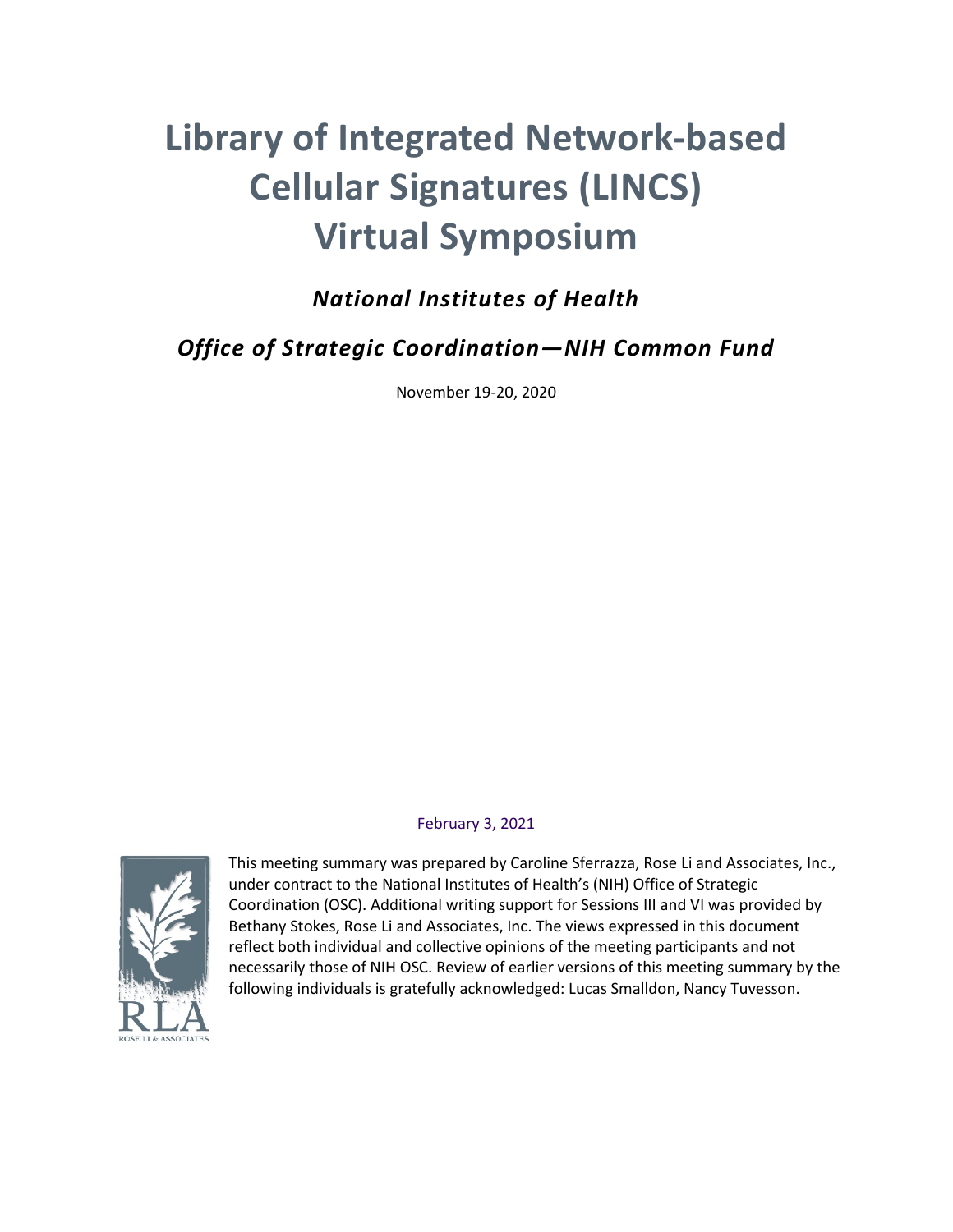# **Acronym Definitions**

| AD           | Alzheimer's disease                                              |
|--------------|------------------------------------------------------------------|
| AE           | adverse event                                                    |
| <b>ALS</b>   | amyotrophic lateral sclerosis                                    |
| API          | application programming interface                                |
| AUD          | Alcohol Use Disorder                                             |
| CMap         | <b>Connectivity Map</b>                                          |
| <b>DCIC</b>  | Data Coordination and Integration Center                         |
| DGE          | differential gene expression                                     |
| <b>DIA</b>   | data independent acquisition                                     |
| <b>DToxS</b> | <b>Drug Toxicity Signature Generation Center</b>                 |
| <b>ECM</b>   | extracellular matrix                                             |
| <b>FAIR</b>  | findable, accessible, interoperable, reusable                    |
| <b>FDA</b>   | Food and Drug Administration                                     |
| GAN          | generative adversarial network                                   |
| <b>GBM</b>   | glioblastoma multiforme                                          |
| GCP          | global chromatin profiling                                       |
| <b>GEO</b>   | gene expression omnibus                                          |
| GR           | <b>Growth Rate inhibition</b>                                    |
| <b>GREIN</b> | GEO RNA-seq Experiments Interactive Navigator                    |
| (h)iPSC      | (human) induced pluripotent stem cell                            |
| <b>HMS</b>   | <b>Harvard Medical School</b>                                    |
| KE           | knowledge environment                                            |
| <b>LINCS</b> | Library of Integrated Network-based Cellular Signatures          |
| MEP          | Microenvironment Perturbagen                                     |
| MIT          | Massachusetts Institute of Technology                            |
| ML           | <b>Machine Learning</b>                                          |
| <b>MSDW</b>  | Mount Sinai Data Warehouse                                       |
| <b>NCATS</b> | National Center for Advancing Translational Sciences             |
| <b>NIDDK</b> | National Institute of Diabetes and Digestive and Kidney Diseases |
| NIH          | National Institutes of Health                                    |
| <b>OSC</b>   | Office of Strategic Coordination                                 |
| <b>PBMC</b>  | peripheral blood mononuclear cell                                |
| <b>PTM</b>   | post-translational modification                                  |
| <b>PRISM</b> | Profiling Relative Inhibition Simultaneously in Mixtures         |
| R&D          | research and development                                         |
| <b>SMA</b>   | spinal muscular atrophy                                          |
| TAS          | transcriptional activity score                                   |
| WGS          | whole genome sequencing                                          |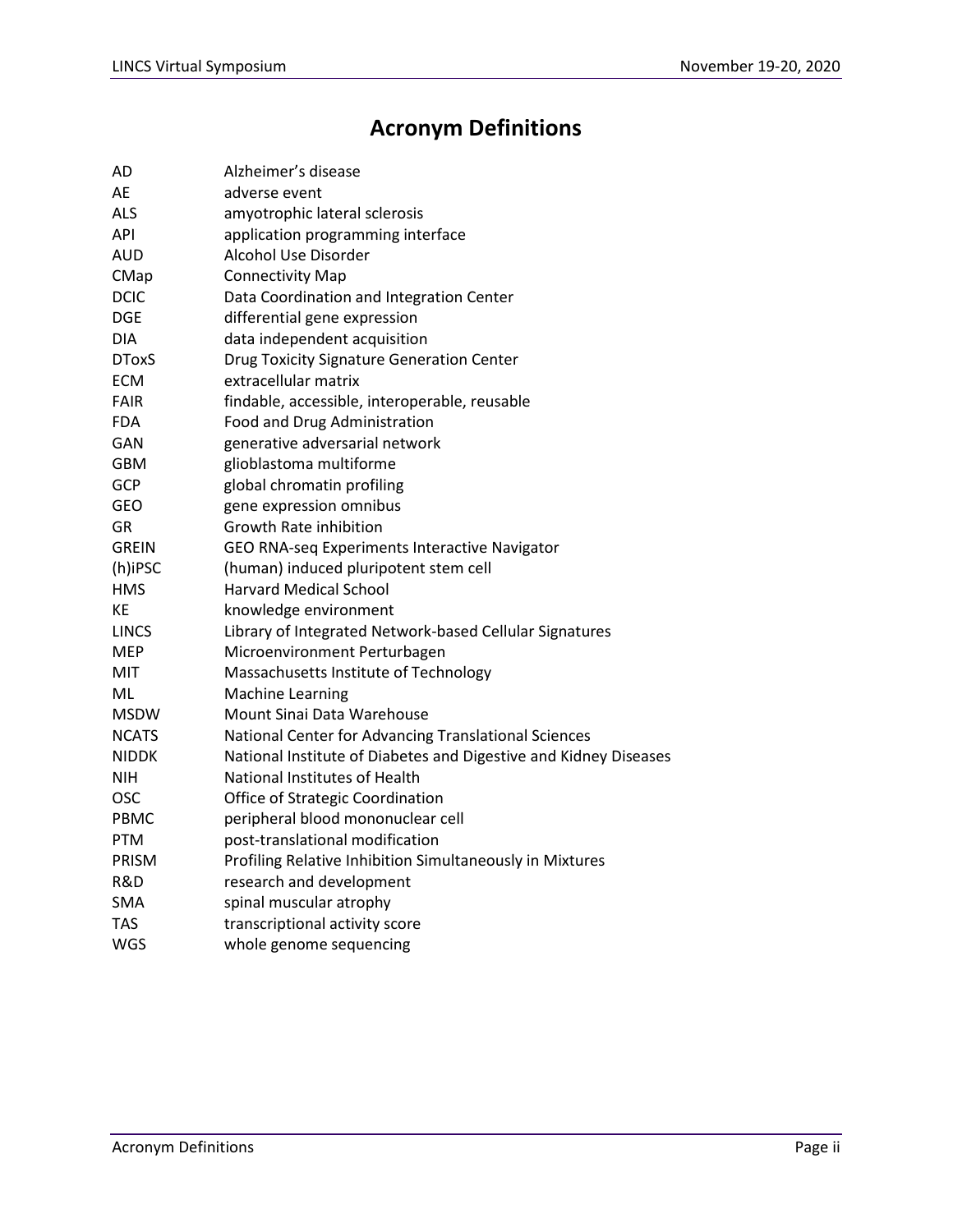# **Table of Contents**

| Session I: Undertaking Large-Scale Perturbation Studies: New Biology and Lessons 1               |  |
|--------------------------------------------------------------------------------------------------|--|
|                                                                                                  |  |
| Transcriptomic Signatures for Kinase Inhibitors Drug Adverse Event Prediction in Human iPSC-     |  |
|                                                                                                  |  |
| The Impact of Microenvironmental Signals on Molecular and Cellular Phenotypes of Mammary         |  |
|                                                                                                  |  |
|                                                                                                  |  |
| Establishing an iPSC-based Multi-omics and Cell-based Pipeline for Motor Neuron Disease 3        |  |
|                                                                                                  |  |
|                                                                                                  |  |
|                                                                                                  |  |
|                                                                                                  |  |
| Generating Hit-like Molecules from L1000 Profiles Using Artificial Intelligence 5                |  |
| Identifying Novel Addiction Treatment Strategies Through Gene Expression and LINCS Analysis  5   |  |
|                                                                                                  |  |
| LINCS Transcriptomics: Data, Tools, and Workflows for Connectivity Map Analysis 6                |  |
| Proteomics: Roundtable Discussion Focused on Extending Use of Available LINCS Data  6            |  |
| Rapid High-Content Measurement of Perturbagen Response in Living Cells: DyeDrop Assays, GR       |  |
| Metrics, and Multi-Center Reproducibility in the Face of Confounding Variables 7                 |  |
|                                                                                                  |  |
|                                                                                                  |  |
|                                                                                                  |  |
| A Library of Induced Pluripotent Stem Cells from Clinically Well-Characterized, Racially Diverse |  |
|                                                                                                  |  |
|                                                                                                  |  |
| NeuroLINCS: A Collaborative Multi-omic Approach to Define Disease Signatures 9                   |  |
|                                                                                                  |  |
| A Mass Spectrometry Cloud-based Pipeline Enables the Accurate Analysis of Thousands of           |  |
|                                                                                                  |  |
|                                                                                                  |  |
| Session V: Impact of LINCS on the Community: Short Community Vignettes 11                        |  |
|                                                                                                  |  |
| Invasion of Homogeneous and Polyploid Populations in Nutrient-limiting Environments 11           |  |
| LINCS-based Approach to Identify Anti-Atrophogenic Compounds to Protect Skin from                |  |
|                                                                                                  |  |
|                                                                                                  |  |
|                                                                                                  |  |
|                                                                                                  |  |
|                                                                                                  |  |
|                                                                                                  |  |
|                                                                                                  |  |
|                                                                                                  |  |
|                                                                                                  |  |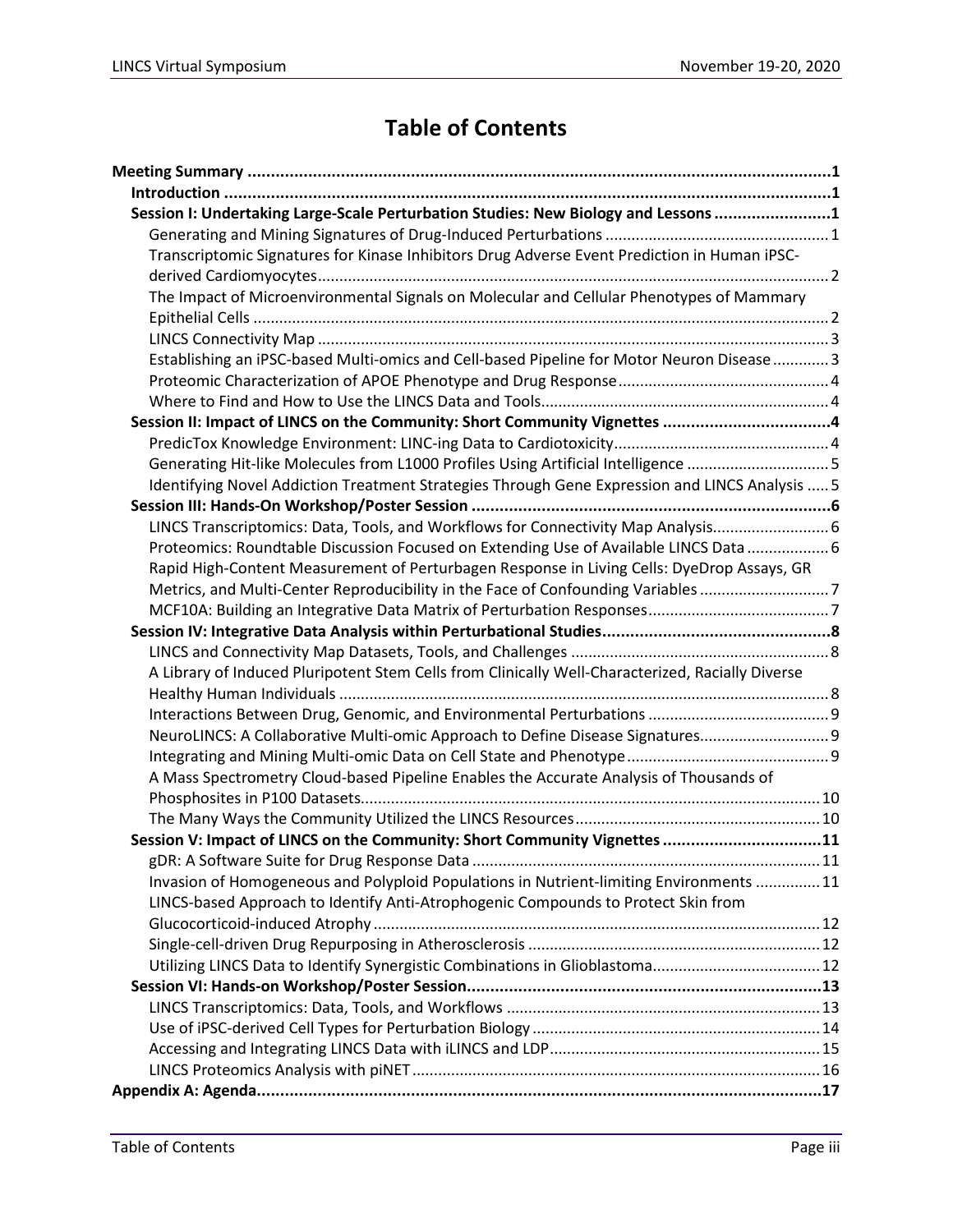# **Meeting Summary**

This 2-day symposium highlighted the impact of the [Library of Integrated Network-based Cellular](https://commonfund.nih.gov/LINCS)  [Signatures \(LINCS\) Program](https://commonfund.nih.gov/LINCS) on the research community by featuring work from 25 LINCS and external investigators who have leveraged LINCS resources. The symposium topics spanned drug action and prediction of drug-related adverse events, integration of multiple data types, methodologies for rigorous reproducible biological research, computational tools for data integration and data FAIRness, and future challenges in perturbational biology. Each day consisted of three sessions, including four interactive workshops about ways to access and utilize LINCS resources; these workshops were conducted in parallel with poster sessions that featured 28 LINCS investigators. Including NIH staff, 475 people attended on November 19 and 334 people attended on November 20, 2020.

### **Introduction**

#### *Ajay Pillai and Albert Lee, NIH*

LINCS is a National Institutes of Health (NIH) Common Fund consortium that aims to support a better understanding of human disease through high-quality, large-scale perturbation biology assays in complex human cellular models. Since the program's launch in 2010, 15 LINCS institutions throughout the United States have developed tools, cell lines, and datasets for small molecule, genetic, antibody, and microenvironment perturbagens that researchers can utilize to answer a wide array of biological questions. The LINCS consortium has generated more than 200 publications, and LINCS assets have been cited in many publications outside of the consortium—a sign of their growing utility in studying diverse aspects of human biology. A steadily increasing number of NIH grant applications use LINCS data, most of which are not submitted by LINCS consortium members. Private-sector companies and government organizations have also used LINCS tools and data to develop their approaches for drug discovery and development.

# **Session I: Undertaking Large-Scale Perturbation Studies: New Biology and Lessons**

#### **Generating and Mining Signatures of Drug-Induced Perturbations**

*Peter Sorger, Harvard Medical School[, HMS LINCS](https://lincsproject.org/LINCS/centers/data-and-signature-generating-centers/hms-lincs)* 

[Harvard Medical School \(HMS\) LINCS](https://lincs.hms.harvard.edu/) was charged with generating resources that can derive signatures from cell perturbation assay-based molecular profiles, and assessing the phenotypes (e.g., growth, motility, cell death) produced by these signatures in the context of their molecular networks. Among these resources are the Small Molecule Suite, an open-access library for comparison of drug and target combinations, and Kinome.org, which maintains information on human protein kinases as therapeutic targets; both resources employ automated discovery tools. HMS LINCS also developed Growth Rate inhibition (GR) Metrics, a new way of computing dose–response relationships by correcting for differences in cell division. These metrics led to the generation of the online GR Calculator, which has been adopted almost universally in industry-based, preclinical pharmacology studies. In addition, HMS LINCS developed DyeDrop, a high-throughput, low-cost, imaging-based assay of perturbagen phenotypes with single-cell resolution.

HMS LINCS has also released large-scale "data cubes" illustrating the response matrices of many drugs over hundreds of cell lines. These data are housed within the Data Coordination and Integration Center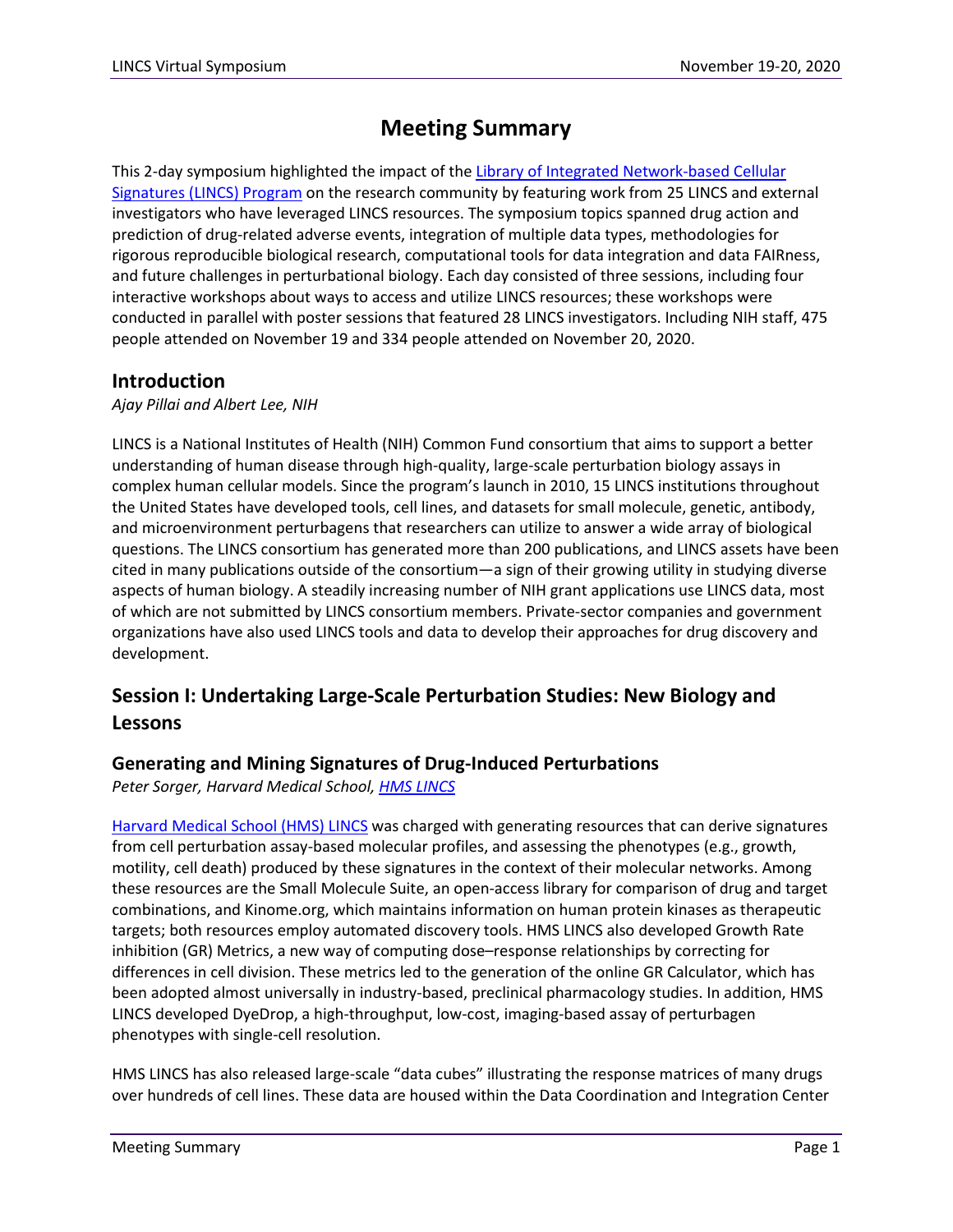(DCIC) dataset and HMS LINCS Database. A wide variety of assays are used to collect these data, including DGE-RNA/Drug-Seq (i.e., rapid and inexpensive RNA sequencing tools that can be connected directly to the [LINCS Connectivity Map \[CMap\]](https://clue.io/) to query RNA signatures against other related molecules). HMS LINCS also participated in a consortium-wide reproducibility study that developed a series of specific guidelines for conducting reproducible drug–response assays in mammalian cell lines.

# **Transcriptomic Signatures for Kinase Inhibitors Drug Adverse Event Prediction in Human iPSC-derived Cardiomyocytes**

*Ravi Iyengar, Mount Sinai School of Medicine, [DToxS](https://lincsproject.org/LINCS/centers/data-and-signature-generating-centers/dtoxs)*

The [Drug Toxicity Signature Generation Center \(DToxS\)](https://martip03.u.hpc.mssm.edu/index.php) focuses on the generation of transcriptomic signatures for Food and Drug Administration (FDA)-approved kinase inhibitors to predict cardiotoxicity. DToxS began this effort by testing a range of kinase inhibitors in commercially available human cardiomyocyte-like cells and performing 3'-DGE mRNAseq to produce transcriptomic signatures. These signatures were then matched with clinical risk scores for cardiac adverse events (AEs) and found to predict cardiotoxicity risk.

DToxS has produced 40 fully characterized induced pluripotent stem cell (iPSC) lines derived from a diverse pool of healthy individuals; these cell lines were deposited into WiCell for distribution to the academic community, and whole genome sequencing data are now available on Database of Genotypes and Phenotypes (dbGaP). Six of these iPSC lines were differentiated into cardiomyocytes to generate transcriptomic signatures for 54 FDA-approved drugs (primarily kinase inhibitors). A singular value decomposition–based analysis was used to deconvolute differential gene expression (DGE) data into components that are drug- and cell line-specific and into those components that describe the perturbational stress response more generally. DToxS has identified 54 drug-specific subspaces that allow for clustering of DEGs by drug across all tested cell lines; these subspaces will be analyzed in relation to clinical risk for cardiac AEs to determine the pathways that contribute to the at-risk phenotype and the genomic variants within individual cell lines that drive the expression patterns.

# **The Impact of Microenvironmental Signals on Molecular and Cellular Phenotypes of Mammary Epithelial Cells**

*Laura Heiser, Oregon Health & Science University, [MEP-LINCS](https://lincsproject.org/LINCS/centers/data-and-signature-generating-centers/mep-lincs)*

This LINCS Program sought to identify linkages between cellular phenotypes and molecular states by leveraging the resources and expertise of the full LINCS consortium to systematically generate largescale perturbation datasets that include a broad range of readouts (i.e., changes in signaling, epigenetics, transcription, protein expression, and behavior). Following a perturbation by extracellular growth factors and cytokines, researchers performed bulk molecular assays and imaging-based assays of behavioral phenotypes on MCF10A mammary epithelial cells to assess molecular responses. Multiple analytical approaches (e.g., pathway-based, statistical, and machine learning) were used to assess the relationships among these data types, and to determine how the data types were linked to observed cellular phenotypes. All project data are available on Synapse.

Individual extracellular ligands were found to induce unique varieties of cellular phenotypes (e.g., proliferation, differentiation, collective behaviors, and migration). Molecular responses that varied by ligand and stimulus duration were also observed at all molecular levels (i.e., protein, spatial protein, RNA, and chromatin). Consortium investigators performed a causal path network analysis to integrate data across these different assays and infer a network structure to explore stimulus-induced responses.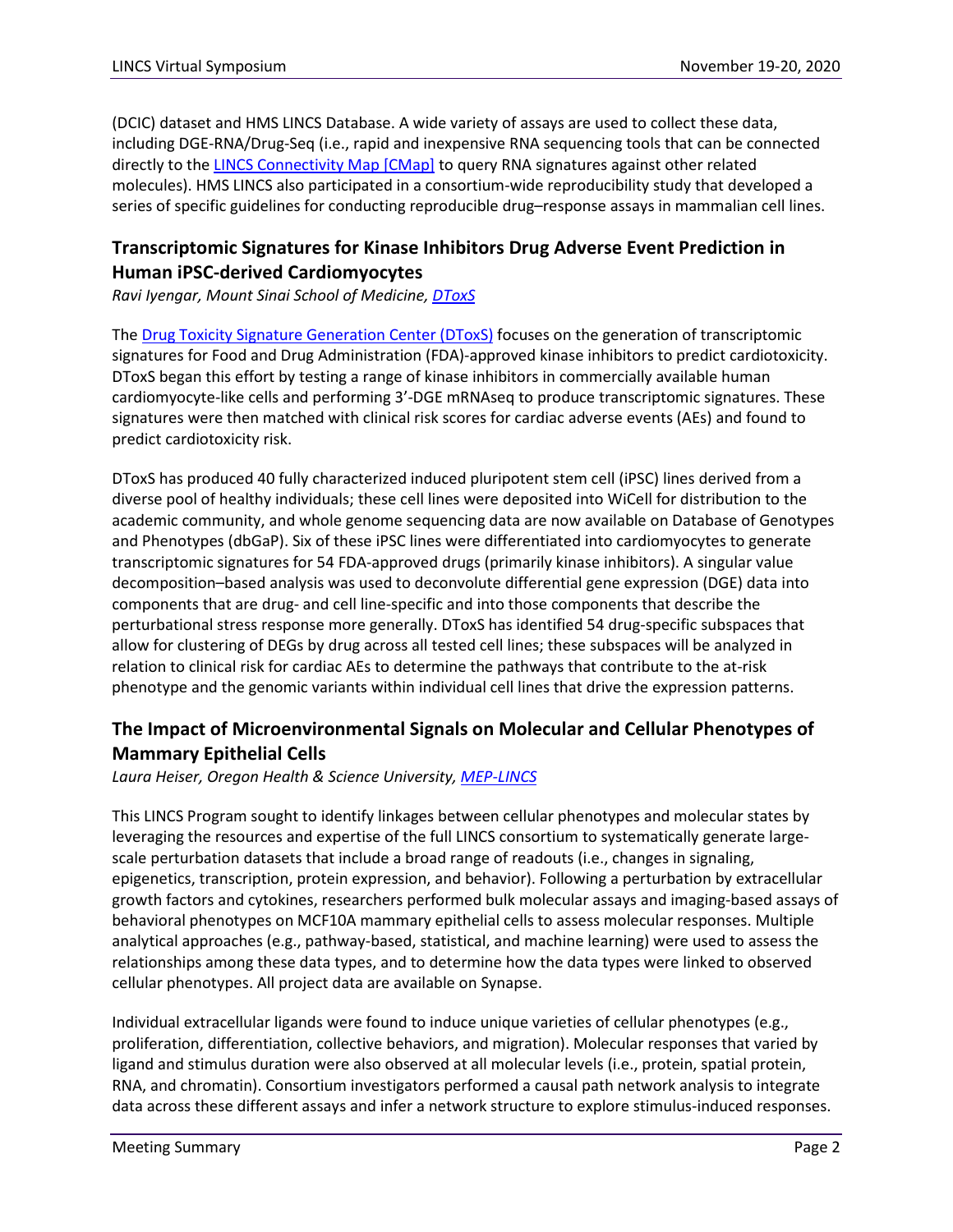Proteins identified as likely mediators of a cellular response are interrogated in subsequent experiments to identify causal mechanisms and relationships between target protein activity and cellular response to the perturbagen. This study provides a framework for using a powerful perturbation biology approach (e.g., ligand combinations) to investigate complex stimuli.

#### **LINCS Connectivity Map**

*Todd Golub[, Broad Transcriptomics](https://lincsproject.org/LINCS/centers/data-and-signature-generating-centers/lincs-transcriptomics)*

LINCS CMap is an effort to represent, through mRNA signatures, relationships between biological disease states and perturbation (e.g., drug- or gene-induced) states. The resulting library of more than 3 million gene expression profiles is comprehensive, information-rich, easily searchable, and readily comparable to non-LINCS data, and accessible to bench and computational scientists. Because both genetic and pharmacologic perturbations are included in the dataset, this library can be used to interrogate the extent to which various perturbagens of either type are biologically equivalent (i.e., induce the same genetic signature) to facilitate drug discovery. To make the construction of such a large-scale library feasible, the L1000 assay was developed to produce a simultaneous transcriptional readout of 1,000 landmark genes.

Other readouts of perturbation are also available, including chromatin and phosphorylation readouts through the proteomics platform, cell morphology readouts through the imaging platform, and cell viability readouts through PRISM (i.e., Profiling Relative Inhibition Simultaneously in Mixtures)—an assay that enables rapid compound cytotoxicity profiling against more than 800 barcoded cancer cell lines. Data from all stages of analysis are publicly available, allowing scientists to access raw or processed data; more than 800 publications have cited LINCS CMap as a resource. Several crowd challenges have also been staged to solicit insight from the international community into the best data processing methods (e.g., how best to infer a full transcriptome from 1,000 measurements).

# **Establishing an iPSC-based Multi-omics and Cell-based Pipeline for Motor Neuron Disease**

*Clive Svendsen, Cedars Sinai[, NeuroLINCS](https://lincsproject.org/LINCS/centers/data-and-signature-generating-centers/neurolincs)*

Human iPSCs are a powerful tool for investigating the pathophysiologies of motor neuron diseases such as amyotrophic lateral sclerosis (ALS) and spinal muscular atrophy (SMA)[. NeuroLINCS](http://neurolincs.org/) utilizes a range of transcriptomic, proteomic, epigenomic, and imaging approaches to understand early molecular changes in motor neuron diseases and discover potential drug targets. Unlike other LINCS studies that screen many small molecules, NeuroLINCS focused on the downstream molecular cascades of a single genetic perturbagen—the C9ORF72 mutation associated with familial ALS—and found numerous causal and compensatory pathways that could lead to new therapeutic targets. The same multi-omics approach was applied to identify a genetic perturbagen for sporadic ALS; this effort spawned the Answer ALS project, which leveraged direct iPSC-derived motor neurons to identify ALS subtypes driven by genetic perturbagens among 1,000 patients. An experimental paradigm was developed to allow multiple NeuroLINCS sites, according to their expertise, to contribute omics data for each sample in this project, utilizing batch technical and differentiation controls to understand and quantify data quality.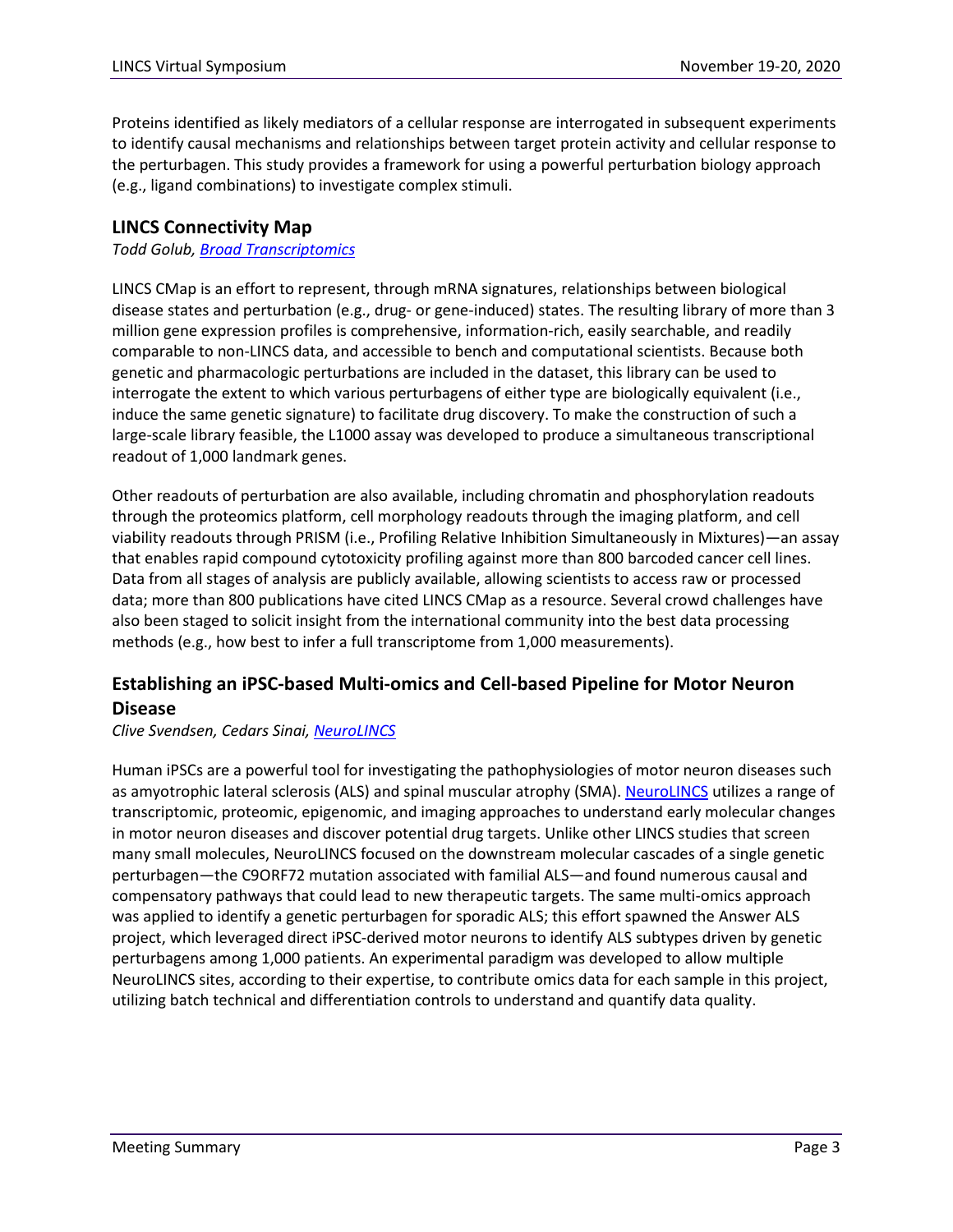#### **Proteomic Characterization of APOE Phenotype and Drug Response**

*Maeve Bonner, MIT[/Broad Proteomics](https://lincsproject.org/LINCS/centers/data-and-signature-generating-centers/lincs-pccse)*

LINCS researchers leveraged the proteomics platform to identify the cellular changes that lead to a "risk state" for Alzheimer's disease (AD). Human iPSC models were generated to characterize cellular phenotypes associated with the presence or absence of AD risk variants, including the strongest validated risk factor for sporadic AD, APOE; isogenic cell lines were created by CRISPR/Cas9 using iPSCs from APOE3+ (control) and APOE4+ (at risk) donors. Unbiased epigenetic and phosphorylation profiling revealed a distinct APOE4 risk signature at both levels. The APOE4 risk signature has begun to provide novel insights into the biology of APOE4 and has been used to query the LINCS database to identify candidate therapeutics that successfully promoted non-risk (i.e., APOE3-like) profiles in APOE4 cells and vice versa (i.e., induce a risk profile in APOE3 cells). A newly available data independent acquisition (DIA) cloud-based pipeline enables deeper mapping of the genetic risk phosphoproteomic landscape, as well as identification of more key kinase pathways, which will ultimately foster deeper insights into APOE4 biology.

#### **Where to Find and How to Use the LINCS Data and Tools**

*Dušica Vidović and Mario Medvedović[, DCIC](https://lincsproject.org/LINCS/centers/dcic)*

The LINCS Consortium established two main metadata categories—reagents and experiments (each with specified subcategories)—and developed standard specifications to annotate the wide variety of LINCS data and enable data integration; these standards are available at FAIRsharing.org. After data and metadata are received, they are validated, processed, and packaged for release on the LINCS Data Portal, where they can be filtered by various annotations (e.g., assay method, LINCS center) within the Datasets application. Every dataset landing page lists annotations, reagents, and corresponding metadata along with data packages organized by data level for download. To improve accessibility of LINCS signatures, high-level data are parsed from each data package so that signatures may be queried by metadata, gene, and chemical structure. The LINCS Data Portal has also begun to integrate Google BigQuery functionality to enable rapid/granular queries; provide long-term, no-cost access to LINCS data; and allow future integration with other BigQuery datasets.

The online data analysis portal—iLINCS—is a user-friendly platform that integrates omics datasets and signatures with analytical tools and interactive visualizations (both LINCS and non-LINCS signatures and datasets are available). Users can submit a signature or gene list, select from more than 200,000 precomputed signatures, or generate a signature *de novo* by selecting data from more than 14,000 omics datasets for various analyses. LINCS tools—including iLINCS—are connected to the LINCS Data Portal, GEO RNA-seq Experiments Interactive Navigator (GREIN), piNET, and other data annotation resources. All LINCS tools created by LINCS centers and DCIC can be found at LINCSproject.org.

# **Session II: Impact of LINCS on the Community: Short Community Vignettes**

#### **PredicTox Knowledge Environment: LINC-ing Data to Cardiotoxicity**

*Rebecca Racz, FDA*

PredicTox is an international public-private partnership to build a precompetitive research and development (R&D) platform for drug safety analysis, as well as to create both a "knowledge environment" (KE) for sharing data and an analysis platform to test hypotheses. The PredicTox KE integrates traditional AE data from clinical trials and pharmacovigilance with new sources (e.g.,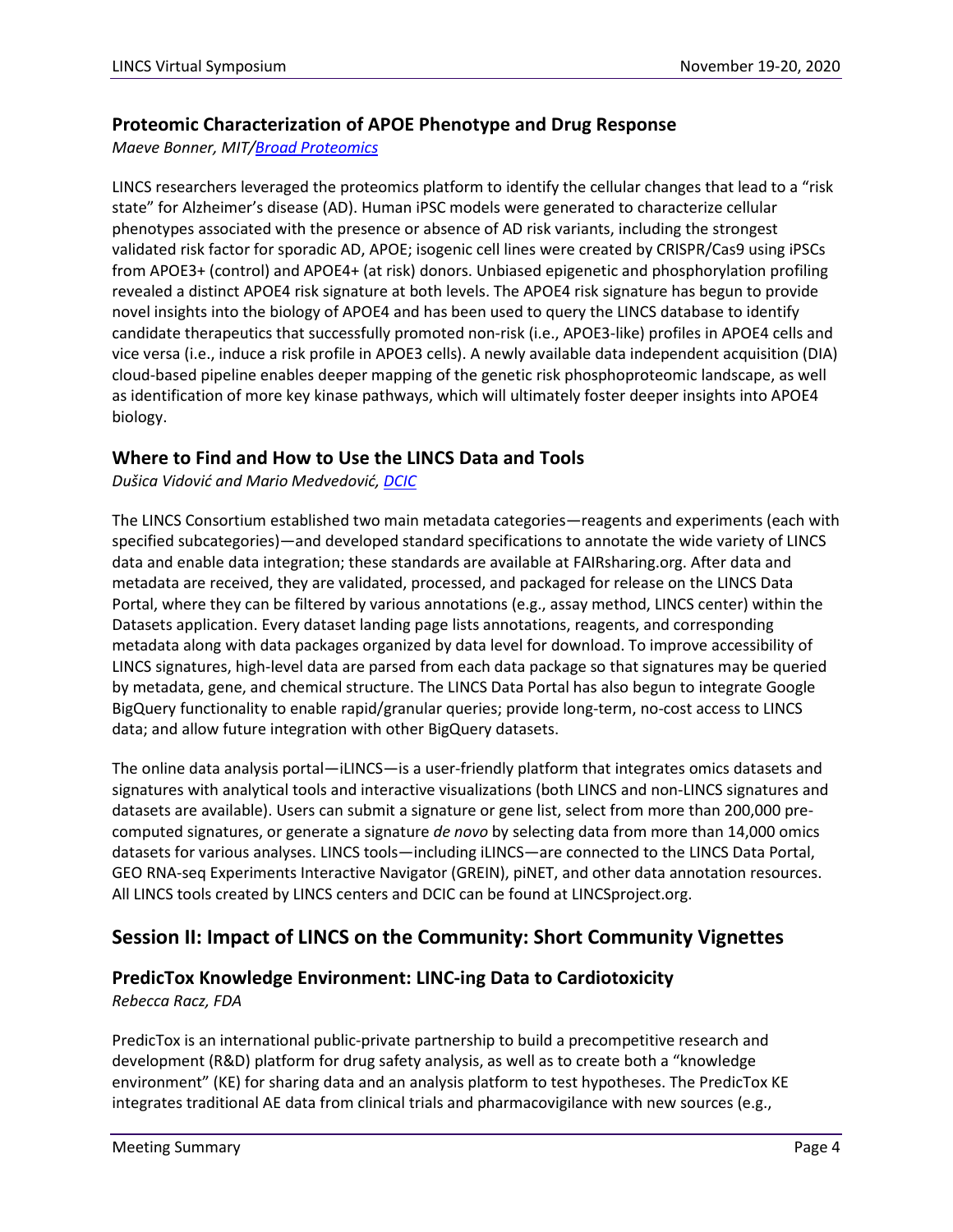biomarkers, signatures, in vitro and in vivo models, and drug target/absorption, distribution, metabolism, and excretion data). The LINCS center DToxS contributes transcriptomic DGE data for 47 FDA-approved drugs—primarily drugs such as tyrosine kinase inhibitors and monoclonal antibodies that produce unanticipated cardiac side effects—and measurements from iPSC-derived cardiomyocytes. The overlap between drug-induced DGE and known disease-related genes allows for identification of cardiotoxicity risk. The KE also integrates molecular pathway data from public databases to build gene and protein networks relevant to cardiotoxicity. The main challenge for the KE hinges on data integration and harmonization, because data require varying levels of cleaning and curation based on their various formats and sources.

#### **Generating Hit-like Molecules from L1000 Profiles Using Artificial Intelligence**

*Oscar Méndez-Lucio, The Janssen Pharmaceutical Companies of Johnson & Johnson*

The CMap L1000 dataset contains more than 1.3 million induced gene expression profiles that can be used for many purposes, including predictive and generative modeling. Whereas predictive models associate known molecules with their resulting effects (e.g., DGE) to help predict the effects of a new molecule, generative models associate known molecules with effects *and* vice versa, such that a desired gene expression profile (e.g., one without toxic effects) can be entered into the model to produce a new molecule that is likely to induce the desired profile. In a proof-of-concept test, a generative adversarial network (GAN) (one type of generative model) was trained on 20,000 compounds from the L1000 dataset to predict new molecules likely to knockout a genetic target. The GAN produced new molecules, for each of 10 knockout profiles, that were structurally similar to known inhibitors. This artificial intelligence method can also be used with other phenotypic data (e.g., morphology) to inspire molecule optimization and library design.

# **Identifying Novel Addiction Treatment Strategies Through Gene Expression and LINCS Analysis**

#### *R. Dayne Mayfield, University of Texas at Austin*

Only four medications for alcohol use disorder (AUD) have been made publicly available since 1951, highlighting an urgent need to pursue new drug discovery approaches. Signatures from the LINCS L1000 dataset were integrated with DGE data from rodent models of voluntary alcohol drinking to generate a list of candidate drugs predicted to decrease alcohol intake. In one study, two candidate drugs were selected based on signatures that were negatively correlated with genomic signatures from rodent models of AUD risk. These drugs were administered to alcohol-naïve mice of the same genetic model, and drinking behaviors were assessed after treatment. Both candidate drugs were highly effective in reducing alcohol intake and blood alcohol levels in the rodent models. In a larger study that drew from 86 unique DGE signatures from a variety of alcohol-exposed models of drinking, 78 percent of compounds predicted by LINCS analysis to decrease voluntary alcohol consumption produced this behavioral phenotype. The addition of more brain-relevant cell lines and brain-related compounds to the LINCS dataset, as well as the utilization of high-throughput behavioral screening, machine learning (ML), and single-cell based methods, will further strengthen the capacity for LINCS analyses to predict successful drug candidates.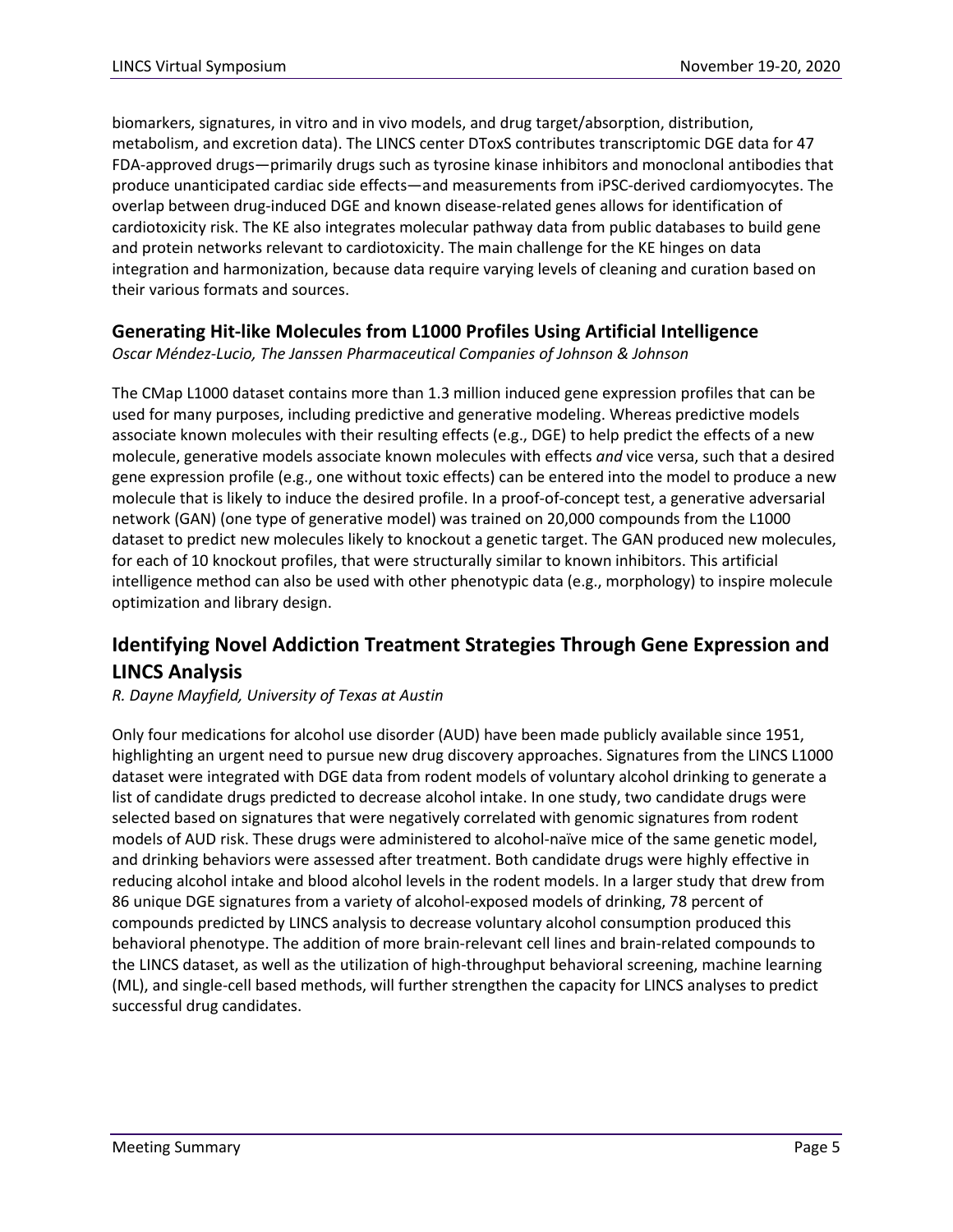# **Session III: Hands-On Workshop/Poster Session**

#### **LINCS Transcriptomics: Data, Tools, and Workflows for Connectivity Map Analysis**

*Rajiv Narayan, Ted Natoli, Anup Jonchhe, and Jacob Asiedu, Broad Transcriptomics*

#### *CMap Resource Updates*

CMap uses mRNA signatures of cell state to link genes, drugs, and diseases. To make this resource as rich and diverse as possible, the L1000 assay was used to experimentally measure a reduced representation of the transcriptome and then computationally infer thousands of other genes, which allows queries to identify approximately 80 percent of the gene–drug–disease associations that would be identified by measuring the full transcriptome. The previous CMap contained approximately 1.3 million profiles from 28,000 perturbagens and 80 cell lines. The 2020 CMap release has expanded into new perturbations (e.g., CRISPR) and cell lines (e.g., hematopoietic cell lines, non-cancer cell lines); the updated resource contains 81, 979 perturbagens, 33,609 compounds, 657 mechanisms of action, 9,288 genes, 240 cell contexts, 3.18 million profiles, and 1.16 million signatures. For greater accessibility, the data are being migrated to Google BigQuery to facilitate indexing and a controlled vocabulary as well as efficient access to arbitrary slices of data without requiring users to download the entire matrix. Other data access tools include web apps on clue.io; data application programming interface (API) via clue.io; the Python CMap BigQuery toolkit; and the BigQuery console; data can also be downloaded from DCIC, clue.io, and gene expression omnibus (GEO). The Python CMap BigQuery toolkit is a Python package [\(cmapBQ\)](https://github.com/cmap/cmapBQ) that allows for targeted retrieval of relevant gene expression data from the CMap dataset on BigQuery.

#### *Sample Use Cases*

Users can leverage CMap to query signatures for a broad range of connections to an inputted gene set (e.g., compounds, targets, mechanisms of action); a curated visualization of exemplar signatures are returned to the user and full results are available for download via the History app. To support drug repurposing efforts, the new CMap release contains 1,500 compounds profiled at a 6-point dose series in 10 cell lines; these data can be used to identify dose responses through transcriptional activity by plotting a dose–response curve of the transcriptional activity score (TAS), which computes both the strength of a signature (i.e., the number of genes significantly changed by a treatment) and the correlation across the biological replicates that comprise the signature to assess the impact of a treatment. For CRISPR projects, the new CMap release contains 5,116 unique genes in 10 Cas9 derivatized cell lines, enabling users to determine whether CRISPR reduces the expression of a targeted gene and how CRISPR signatures correspond with shRNA and compound signatures. A subset of data containing 140 drugs in 11 hematopoietic cell lines can be used to investigate mechanisms that are active in hematopoietic cell lines but not in solid tumor lines, and to identify distinctions between the various diffuse large B-cell lymphoma subtypes represented in L1000 data.

#### **Proteomics: Roundtable Discussion Focused on Extending Use of Available LINCS Data**

*Andrea Matlock, Cedars-Sinai, and Mike MacCross, University of Washington*

#### *Future Directions for LINCS Data*

LINCS generates data that can be re-analyzed in new ways to reveal novel insights, which increases the utility of these datasets; however, such re-analyses have not yet occurred. Participants recommended encouraging LINCS investigators and external researchers (via the LINCS Request for Applications) to begin these re-analyses, particularly with P100 or Answer ALS data. Participants also recommended harmonizing analytical pipelines—including the quality control procedures (e.g., common reference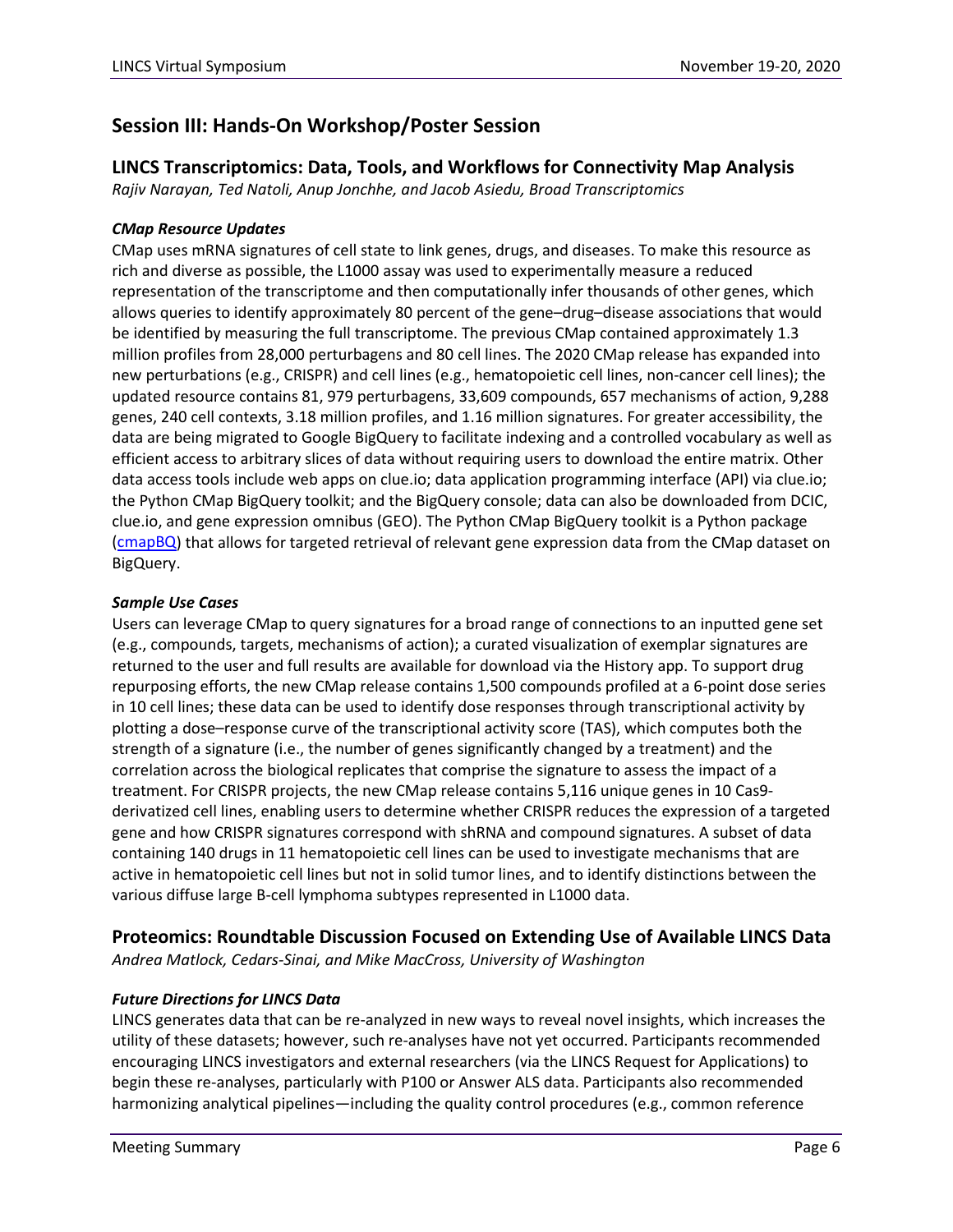controls)—across proteomics laboratories to facilitate easy transfer of protocols between laboratories for re-analyses and validation studies. One participant suggested requesting proteomics journals to require stringent quality control criteria before publishing proteomics studies.

The Broad Institute's LINCS Center has developed a spectra-based algorithm to identify posttranslational modifications (PTMs) by comparing detected spectra with a known library of isomer spectra. This method has worked previously to identify phosphorylation sites; however, the PTM can only be identified if the spectra corresponds to an isomer within the library. Thus, participants agreed that development of new proteomic analysis tools and methods, or refinement of existing approaches, is required to better localize PTMs within LINCS datasets.

# **Rapid High-Content Measurement of Perturbagen Response in Living Cells: DyeDrop Assays, GR Metrics, and Multi-Center Reproducibility in the Face of Confounding Variables**

*Caitlin Mills, Harvard Medical School*

The HMS LINCS Center developed GR metrics for perturbation response studies that will allow researchers to better interrogate underlying perturbagen phenotypes (e.g., cytotoxicity) in a cell division–independent manner. GR metrics compare cell counts at baseline, time of treatment, and posttreatment and involve summary statistics (i.e.,  $GR_{50}$ ,  $GR_{max}$ , and  $GR_{A0C}$ ) comparable to traditional methods. Analyses using GR metrics result in net cell count curves that can be decoupled to show the individual normalized cell growth and death rates, which in turn illustrate how many viable or dead cells are present at different timepoints and can identify confounding biases. The HMS LINCS Center uses DyeDrop assays for studies generating GR metrics; these assays perform best when using monolayer cell lines that are seeded using densities to induce exponential growth. Cells can be marked with dead/alive markers or more descriptive markers (which can be specific to the study) before being classified based on their Hoechst signals (which indicate whether a cell is viable) and analyzed to generate a normalized cell count table, as well as GR metrics and summary plots. The [GR Calculator](http://www.grcalculator.org/grtutorial/Home.html) can also be used to generate GR metrics on already existing datasets. To ensure that different studies using GR metrics can be compared, all elements of the study should be automated and optimized.

#### **MCF10A: Building an Integrative Data Matrix of Perturbation Responses**

*Laura Heiser, Sean Gross, and Mark Dane, Oregon Health & Science University* 

#### *Critical Decision Points in a Large Multi-Center, Assay, Timepoint, and Ligand Experiment*

The goal of the MCF10A project is to identify high-impact ligands that can be used to phenotype cells and ultimately to elucidate the molecular basis of those phenotypes. To achieve this goal, the study team evaluated multiple decision points that would create the most robust dataset. It selected MCF10A cells because they are well-studied, diploid, dynamic, and growth factor–dependent. Six ligands (i.e., TGFB, BMP2, IFNG, EGF, OSM, HGF) were selected from the MCF10A LINCS Receptome because of their large effect sizes and high expression patterns; ligand doses were selected according to each ligand's strongest perturbagen response. Investigators designed a treatment paradigm that included one PBS wash, one media exchange, and six timepoints of data collection (i.e., 0, 1, 4, 8, 24, and 48 hours), with each sample being collected in triplicate. The study team selected seven assays (i.e., RPPA, cycIF, IF, RNASeq, L1000, global chromatin profiling [GCP], and ATACSeq) to collect key information on molecular signaling, epigenetics, and genetics. These assays were executed in three collection batches in order to ensure sufficient cell growth. Collection 1 included RPPA, IF, RNASeq, ATACSeq, and L1000; Collection 2 included IF, GCP, and L1000; and Collection 3 included cycIF and L1000. Collections 1 and 2 occurred at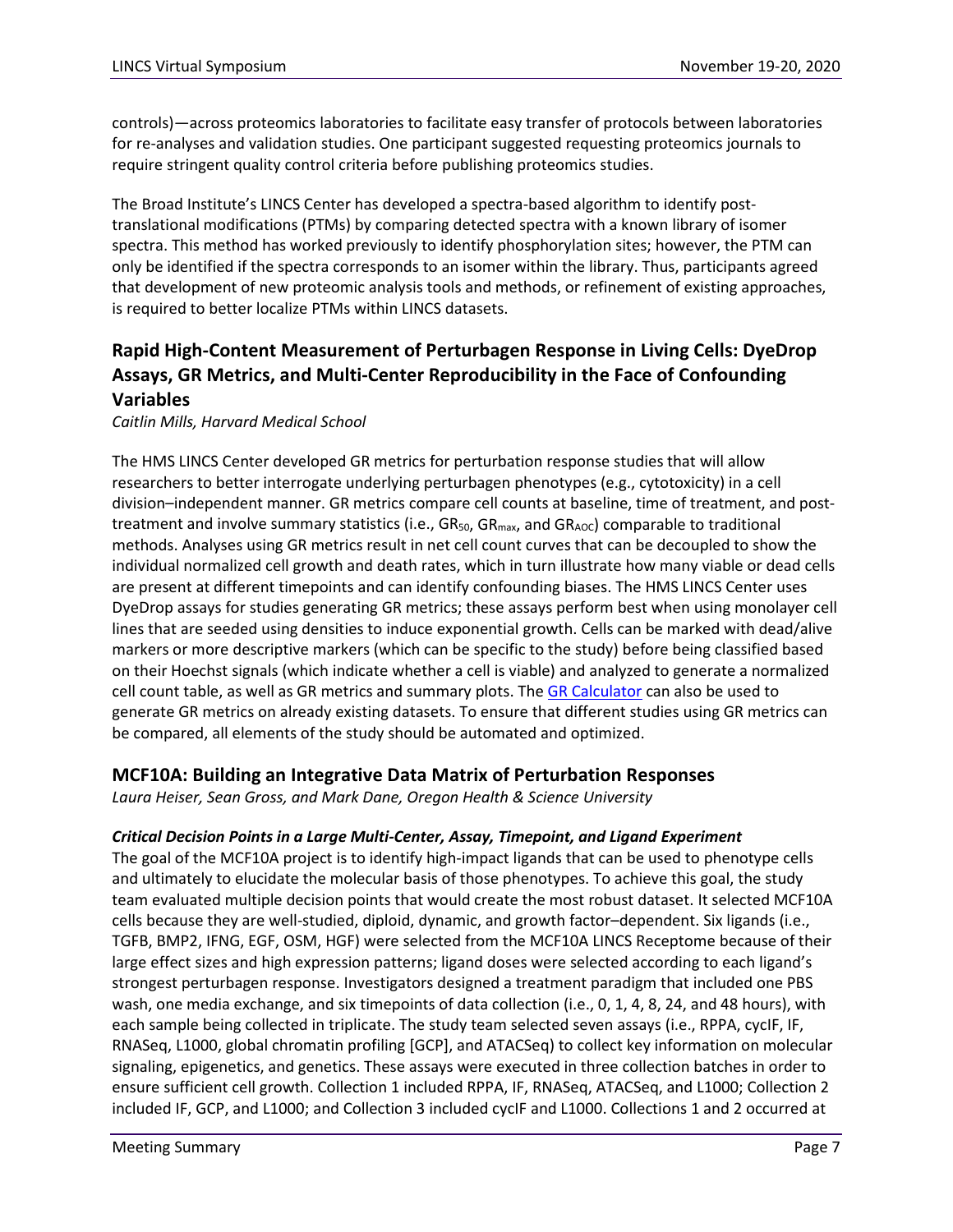Oregon Health & Science University, whereas Collection 3 occurred at HMS and the Broad Institute and thus many procedures had to be optimized and coordinated to ensure consistent cell handling.

#### *MCF10A Data Access*

Data from the MCF10A study are hosted on the Synapse platform's [LINCS MCF10A Molecular Deep Dive](https://www.synapse.org/#!Synapse:syn21577710) webpage. Upon accessing the webpage, users can click on the "Data Files" tab, which will display multiple folders for each assay used during the MCF10A project. Each assay folder includes multiple data types (from raw data to median-summarized data, or level 1 to level 4, respectively), as well as metadata (for replicate treatments and multiple timepoints for that assay), a README file, and descriptions of the various levels of generated data; imaging data are not yet available on the Synapse platform. Users can view the provenance of each data type to assess the steps taken to transform data into levels 1 through 4. Users can also filter the LINCS MCF10A datasets according to cell type, data level, or assay type, and all data available on the platform are downloadable.

# **Session IV: Integrative Data Analysis within Perturbational Studies**

### **LINCS and Connectivity Map Datasets, Tools, and Challenges**

*Aravind Subramanian, Broad Transcriptomics*

CMap is a functional lookup table for biology in which signatures (e.g., of drugs, genes, or diseases) can be analyzed to derive information about mechanisms of action, targets, pathways, and disease indications. The LINCS Program has expanded the CMap dataset to include more than 3 million L1000 profiles based on more than 80,000 perturbagens with greater coverage of various cell lines and mechanisms of action; this expansion is likely to improve analyses that utilize CMap data, and integration of multi-dimensional data can help to prioritize results. The full CMap data matrix is available for download, but Google BigQuery also allows users to select subsets of data to access, and online apps can be used to query the dataset without downloading it (Clue Query is the core app that allows users to input a gene set to identify correlations within the CMap dataset). The platform supports use of APIs to download query results for post-processing. Every CMap signature is labeled with a HiQ metric, which represents the relative confidence that the signature and any constituent profiles are of adequate quality for future analysis; the dataset is not yet optimized for every cell line or gene of interest. Signatures are also assigned a TAS to indicate the number and magnitude of fold changes induced by a perturbagen, which can be used to determine dose responses. Consensus gene knockdown signatures can be used to enable discovery of connections to the consensus signature, which helps users to adjust for off-target effects of genetic perturbations (e.g., shRNA). Crowd challenges have improved parts of the analysis pipeline, including the inference algorithm, as well as the query implementation and gene deconvolution processes.

# **A Library of Induced Pluripotent Stem Cells from Clinically Well-Characterized, Racially Diverse Healthy Human Individuals**

*Christoph Schaniel and Nicole C. Dubois, Mount Sinai School of Medicine, DToxS*

The DToxS LINCS Center created the first library of hiPSCs from a cohort of 40 racially and ethnically diverse healthy individuals; health status was defined by a set of rigorous inclusion and exclusion criteria. All hiPSCs have been well characterized in terms of karyotype, whole genome sequencing (WGS), and pluripotency, and are being banked at WiCell; WGS identified some hiPSC donors as carriers of disease risk variants. The gene signature of each hiPSC line is independent of the age or sex of the donor. To assess variability with single-cell resolution, two hiPSC lines were differentiated to atrial and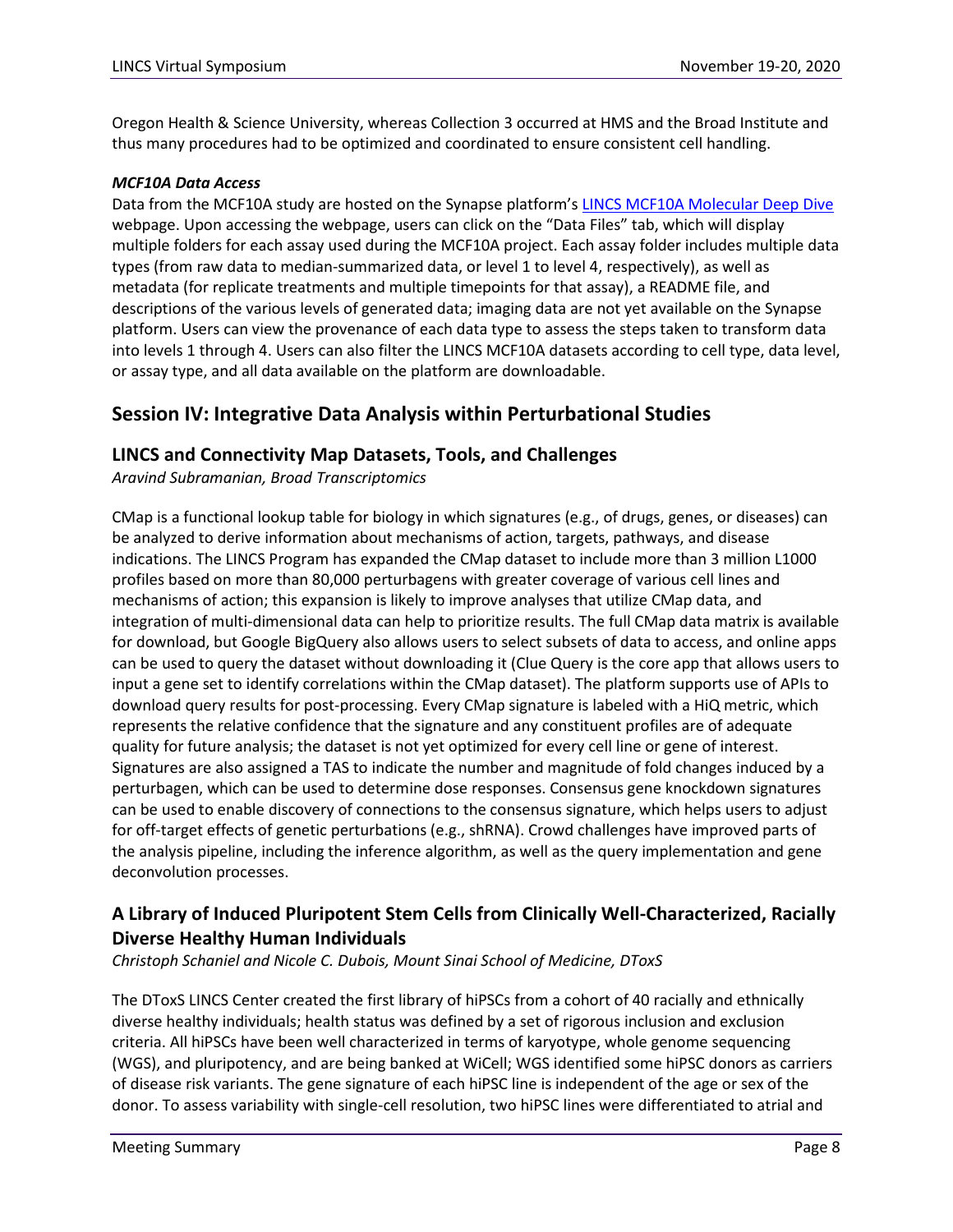ventricular cardiomyocytes and assessed on multiple levels. Line-to-line and clone-to-clone variability was evident in the efficiency of differentiation, although purification of cultures was equally efficient regardless of differentiation efficiency. Expected physiological differences between atrial and ventricular cardiomyocytes were reliably observed across lines and clones; variability between individual cells did not cluster by technical replicate, which indicated absence of batch effects.

#### **Interactions Between Drug, Genomic, and Environmental Perturbations**

*Jim Korkola, Oregon Health & Science University, MEP-LINCS*

Although multiple mechanisms that confer therapeutic resistance in cancer cells have been identified, the role of the tumor microenvironment in developing resistance has been understudied. Microenvironment microarrays allow researchers to explore the effects of the microenvironment by culturing cells in wells containing "growth pads," which are comprised of extracellular matrix (ECM) proteins that can be combined in more than 2,500 ways to create unique microenvironments. [Microenvironment Perturbagen \(MEP\)-LINCS](https://www.synapse.org/#!Synapse:syn2862345/wiki/72486) uses high-throughput imaging to process these samples for integrative analysis and network discovery. The microenvironment microarray has been used to demonstrate cell subtype–specific and mutation-associated responses reflecting fundamental differences in receptor expression, usage, and downstream signaling pathways that influence resistance phenotypes.

#### **NeuroLINCS: A Collaborative Multi-omic Approach to Define Disease Signatures**

*Leslie Thompson, University of California, Irvine, NeuroLINCS*

NeuroLINCS is a multi-site effort to generate signatures from hiPSC-derived neural cell types in response to genetic perturbagens associated with motor neuron disease. Integrated signatures are produced by multi-omic analysis (e.g., of RNA-seq, proteomic, and ATAC-seq data). These integrated data can be used to infer new networks and previously undetected protein interactions, even with small sample sizes. Incorporating ML methods can expand the use of these data to identify new variant combinations that may give rise to motor neuron disease. Inferred networks can be experimentally validated; for example, inferred networks associated with an ALS mutation were genetically perturbed in a fly model (i.e., lossof-function alleles for network nodes were crossed with a C9ORF72 mutant) to designate network-level changes as either compensatory or causal based on the resulting phenotype. Networks were validated across lines and differentiation protocols; pathways overlapped with RNA-seq data from postmortem patient samples.

In a second disease-related perturbation, inferred networks were significantly enriched for known genes associated with SMA. As expected, many genes exhibited alternative splicing, and RNA-seq data validated the upregulation of an SMA-associated splice variant in hiPSC models. NeuroLINCS has laid the groundwork to characterize genetic perturbations in individual patients that can enable personalized medicine in the future, including patient stratification and identification of disease progression clusters to predict rate of decline and survival outcome.

#### **Integrating and Mining Multi-omic Data on Cell State and Phenotype**

*Caitlin Mills, Harvard Medical School, HMS LINCS*

Predictive models of drug response in breast cancer cell lines were generated from baseline molecular expression (i.e., RNA, protein, phosphoprotein), drug sensitivity, and inferred kinase activity profiles. LINCS researchers performed DyeDrop assays to measure the dose response to 70 kinase inhibitors in 70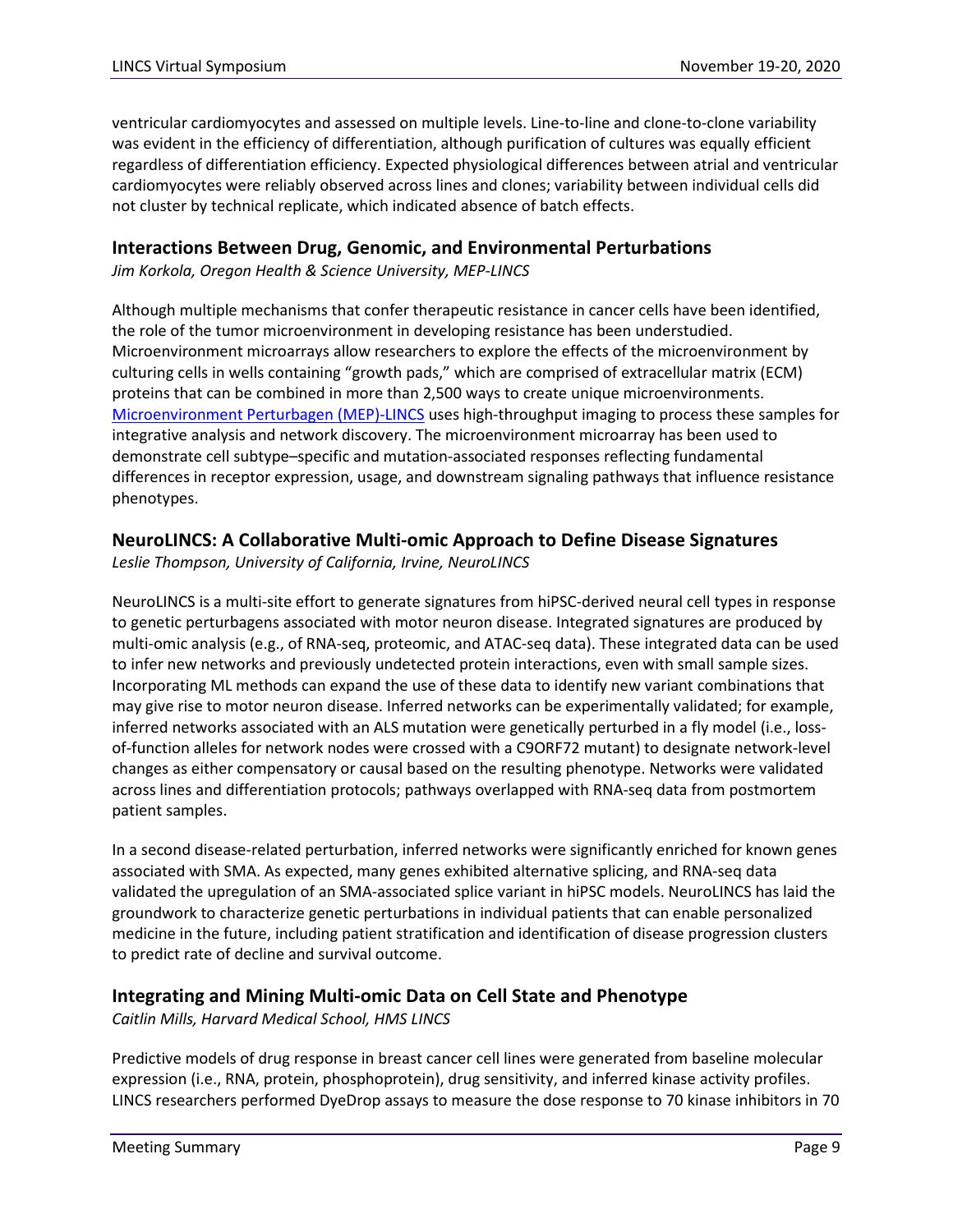breast cancer cell lines and to confirm the predictive accuracy of the models. Predictive accuracy for each model depended on the baseline data type used to build that model, as well as on the drug class (e.g., kinase activity was the most predictive data input for CDK inhibitor sensitivity but poorly predicted other drug responses). The predictive models demonstrated the ability to differentiate among inhibitors with the same nominal targets, identifying inhibitor-specific characteristics that can be used to predict off targets, candidate targets for combination treatments, and candidate biomarkers.

Another multi-omics approach was also used to describe the cell phenotypes produced by two kinase inhibitors with the same nominal target (CDK4/6). Bulk RNA sequencing produced a signature unique to one of the inhibitors (abemaciclib) that revealed this inhibitor's pan-CDK activity when queried in CMap. Phosphoproteomics profiling identified numerous candidate kinase targets, which were confirmed as abemaciclib targets by in vitro kinase profiling, indicating that abemaciclib was less selective than some other CDK4/6 inhibitors. Because it results in mixed cell cycle arrest and can be observed in vivo (demonstrating functional consequence), this polypharmacology may explain cells' phenotypic differences.

### **A Mass Spectrometry Cloud-based Pipeline Enables the Accurate Analysis of Thousands of Phosphosites in P100 Datasets**

*Karen Christianson, Broad Proteomics*

Broad Proteomics built an unprecedented library of more than 7,000 phosphoproteomic and epigenetic profiles from several cancer and neural cell lines for 120 drug perturbations that are classified as epigenetically active, neuroactive, or cardiotoxic, or as kinase/pathway inhibitors; all profiles are available on [PanoramaWeb.](https://panoramaweb.org/project/LINCS/begin.view) LINCS researchers used the P100 and GCP assays, which quantitatively measure a reduced representation of the phosphoproteome and chromatin modifications, respectively, to generate corresponding signatures; chromatographs for each peptide were extracted using Skyline. While the P100 assay targets only 96 phosphopeptides, a new cloud-based DIA analysis pipeline was developed to enable high-throughput quantification of thousands of phosphopeptides from raw P100 data. Phosphopeptides are identified by Specter, a novel tool that deconvolutes complex DIA spectra and can distinguish between peptides with similar sequences, such as alternate phosphosite localizations. Skyline and Avant-garde (another novel tool that chooses the most suitable peaks for accurate quantification and eliminates manual peak validation) are then used, respectively, to extract and refine signals, which reduces quality control timelines from weeks to hours; Avant-garde is available as an external tool in Skyline. The increased coverage enabled by DIA enables deeper and more nuanced analysis of the phosphosignaling landscape than was previously possible.

#### **The Many Ways the Community Utilized the LINCS Resources**

*Avi Ma'ayan, Mount Sinai School of Medicine, DCIC*

At least 56 tools and databases have been produced by LINCS; these tools have been utilized by more than 1.2 million unique users and are accessed by more than 3,000 unique users daily. During 2020, more than 5,000 papers cited the DCIC grant. In one application, a series of LINCS tools—including BioJupies and Enrichr—were used to identify signatures from SARS-CoV-2 and hydroxychloroquine, a well-publicized drug that blocked SARS-CoV-2 infection in a cell-based assay but has not demonstrated clinical efficacy. Signatures were projected onto the L1000FWD Map—a display capturing more than 17,000 signatures for approximately 5,000 drugs—which revealed a region of overlap indicating that SARS-CoV-2 downregulates pathways that hydroxychloroquine upregulates. With this knowledge, seven additional drugs were chosen that target this region, and all prevented infection by SARS-CoV-2 in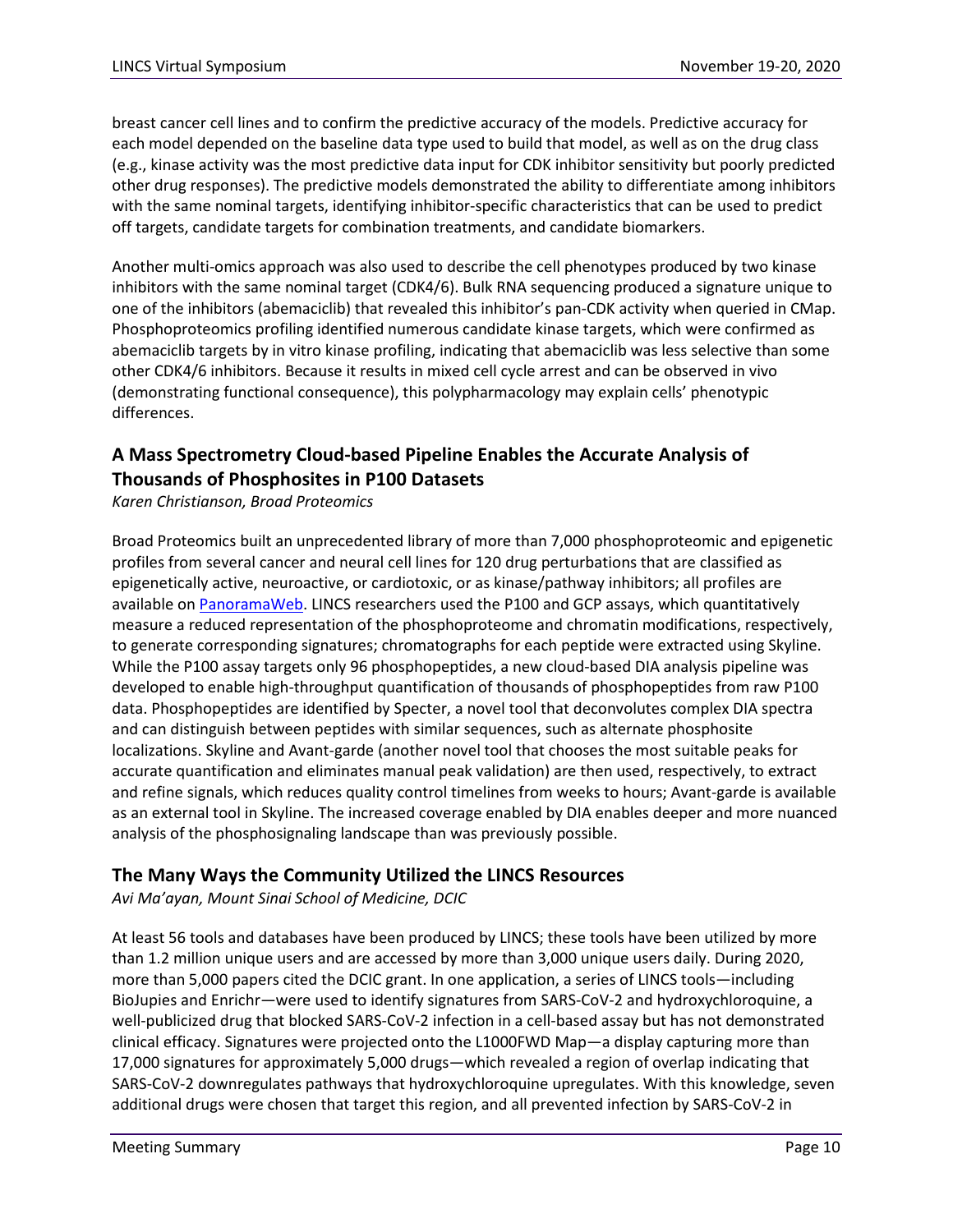pancreatic and lung organoids, emphasizing the potential role of these pathways in SARS-CoV-2 infection mechanisms.

In a related effort, signatures related to COVID-19 collected from the research community were published in the COVID-19 Drug and Gene Set Library. Conversion of data from 12 drug screens to L1000 signatures revealed enrichment for drugs in the same pharmacological space as hydroxychloroquine. This finding was visualized by the Drugmonizome Consensus Terms Appyter (the more than 40 available Appyters enable rapid creation of bioinformatics web-based applications from Jupyter notebooks).

# **Session V: Impact of LINCS on the Community: Short Community Vignettes**

#### **gDR: A Software Suite for Drug Response Data**

*Marc Hafner, Oncology Bioinformatics, gRED, Genentech*

When experiments are performed carefully and data are handled properly, drug response data are generally reproducible. The Genentech screening facility relies on standardized protocols, barcoded plates, registered reagents, and established pipelines to generate reproducible data. Using LINCS as a proof of concept to address the common challenge of siloed data, Genentech built the gDR drug response software suite. This suite, which provides a central repository for all in vitro data as well as a self-service tool for data processing and a series of standard analyses, enables easy access to data with duplicates removed. Response data are also converted to a data frame matrix —a list of data frames shaped as a matrix and embedded in a "SummarizedExperiment" with data levels as multiple assays—to allow for simpler analysis and storage of a single object throughout processing without risk of loss. The GR method for quantifying drug efficacy, standardized LINCS protocols, and the GR Calculator were especially important LINCS resources for the gDR blueprint. The suite was designed according to FAIR (i.e., findable, accessible, interoperable, reusable) principles and includes an underlying local database, enforced unique identifiers for metadata, traceable data processing, and modular design, as well as an open-source release. The core gDR database can reference external databases, and outputs can be processed and packaged for public release.

# **Invasion of Homogeneous and Polyploid Populations in Nutrient-limiting Environments**

*Noemi Andor, Integrated Mathematical Oncology Department, Moffitt Cancer Center*

The Andor lab studies intra-tumor heterogeneity by interpreting genomic differences and quantifying phenotypic differences among cells. One of the lab's projects focused on the "tip-over" hypothesis, which states that cells are sensitive to DNA-damaging agents when therapy-induced DNA damage pushes a cell's genomic instability beyond a tolerated limit. This hypothesis is related to a tumor's fitness, which may decline as copy number variation abundance (i.e., genomic instability) rises and crosses a threshold because of the energetic demands of associated high ploidy levels. The lab calibrated a mathematical model that can be used to understand the impact of resource limitations on heterogeneous cell populations using LINCS data from microenvironment microarrays. Changes to all five model parameters—chemotactic coefficient, energy diffusion, energy consumption, chemotactic inability, and sensitivity to low energy—resulted in ECM-specific differences. In polyploid populations, the model revealed spatial segregation of growth patterns modulated by the chemotactic threshold (i.e., energy deficit inducing chemotaxis) of the high ploidy population. Researchers can use this model to determine what levels of ploidy different tissues can afford (in terms of energy) as well as to understand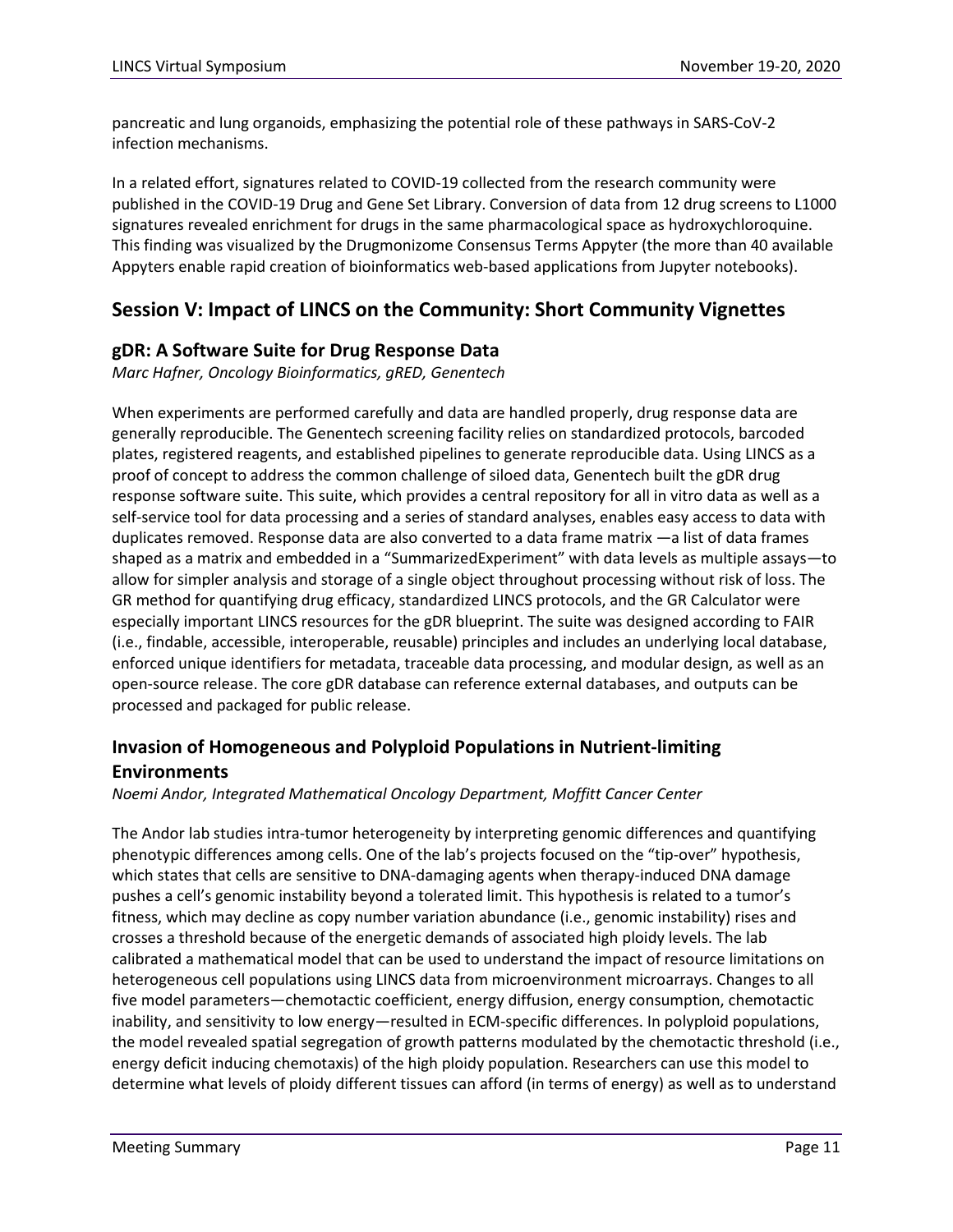the potential benefits of a given ploidy level (e.g., high ploidy may mask deleterious mutations). The model is currently being used to analyze data from primary and recurring glioblastoma.

# **LINCS-based Approach to Identify Anti-Atrophogenic Compounds to Protect Skin from Glucocorticoid-induced Atrophy**

*Irina Budunova, Northwestern University*

Glucocorticoids are among the most frequently used drugs in dermatology, but their therapeutic effects are often accompanied by pronounced AEs. A major side effect of topical glucocorticoid treatment is skin atrophy. Researchers have discovered and validated several atrophogenes. Among these atrophogenes, REDD1 was identified as one of the central drivers of steroid-induced skin atrophy. Because no pharmacological REDD1 inhibitors are known, researchers used bioinformatics approaches via the LINCS database to search for REDD1 inhibitors among FDA-approved and experimental drugs. Nearly half of the first 20 REDD1 suppressors identified in the LINCS database are PI3K/AKT/mTOR inhibitors. All tested PI3K/AKT/mTOR inhibitors prevented activation of REDD1 by glucocorticoids in vitro and in vivo*, and* pre-treatment of mice with the PI3K inhibitor LY-294002 did not influence the antiinflammatory effect of glucocorticoids but did protect skin against atrophy induced by systemic dexamethasone treatment. The findings suggest that inhibition of REDD1 can dissociate the therapeutic and adverse atrophogenic effects of glucocorticoids, and that co-administration of a REDD1 inhibitor may allow patients to receive glucocorticoid treatment while also protecting their skin.

#### **Single-cell-driven Drug Repurposing in Atherosclerosis**

*Chiara Giannarelli, Mount Sinai School of Medicine*

Atherosclerosis is a systemic disease initiated by lipid accumulation in the arterial wall and sustained by cardiovascular inflammation that eventually causes clinical cardiovascular events (e.g., stroke or heart attack). LINCS resources were leveraged to understand how immune cells respond to lipid accumulation and chronic inflammation, as well as how that progression leads to cardiovascular events. Researchers treated peripheral blood mononuclear cells (PBMCs) from cardiovascular patients and healthy donors with plasma either from healthy patients or from patients with cardiovascular conditions. They then generated proteomic and transcriptional signatures with single-cell resolution. The resulting signatures showed an inflammatory response to atherosclerotic plasma. These inflammatory gene signatures were queried against the LINCS database and, based on those queries, eight Phase 2a–ready drugs were chosen for screening.

Candidate drugs were validated ex vivo (by PhosphoCyTOF, the same method used in the discovery phase) to determine which were most effective at reversing the inflammatory signature produced in response to atherosclerotic plasma. Further in vivo validation showed that administering the most promising drug resulted in reduced macrophage accumulation and aortic lesions, and chronic administration of the candidate drug in rabbits reduced previously observed signs of atherosclerosis. Analysis of the candidate's transcriptional signature revealed an upregulation of genes known to be antiatherosclerotic, providing some insight into the mechanism of action.

#### **Utilizing LINCS Data to Identify Synergistic Combinations in Glioblastoma**

*Nagi Ayad, University of Miami Brain Tumor Initiative*

Glioblastoma multiforme (GBM) is the most common and aggressive adult brain tumor type, but no new and effective treatments have been approved during the past 20 years, and no monotherapies have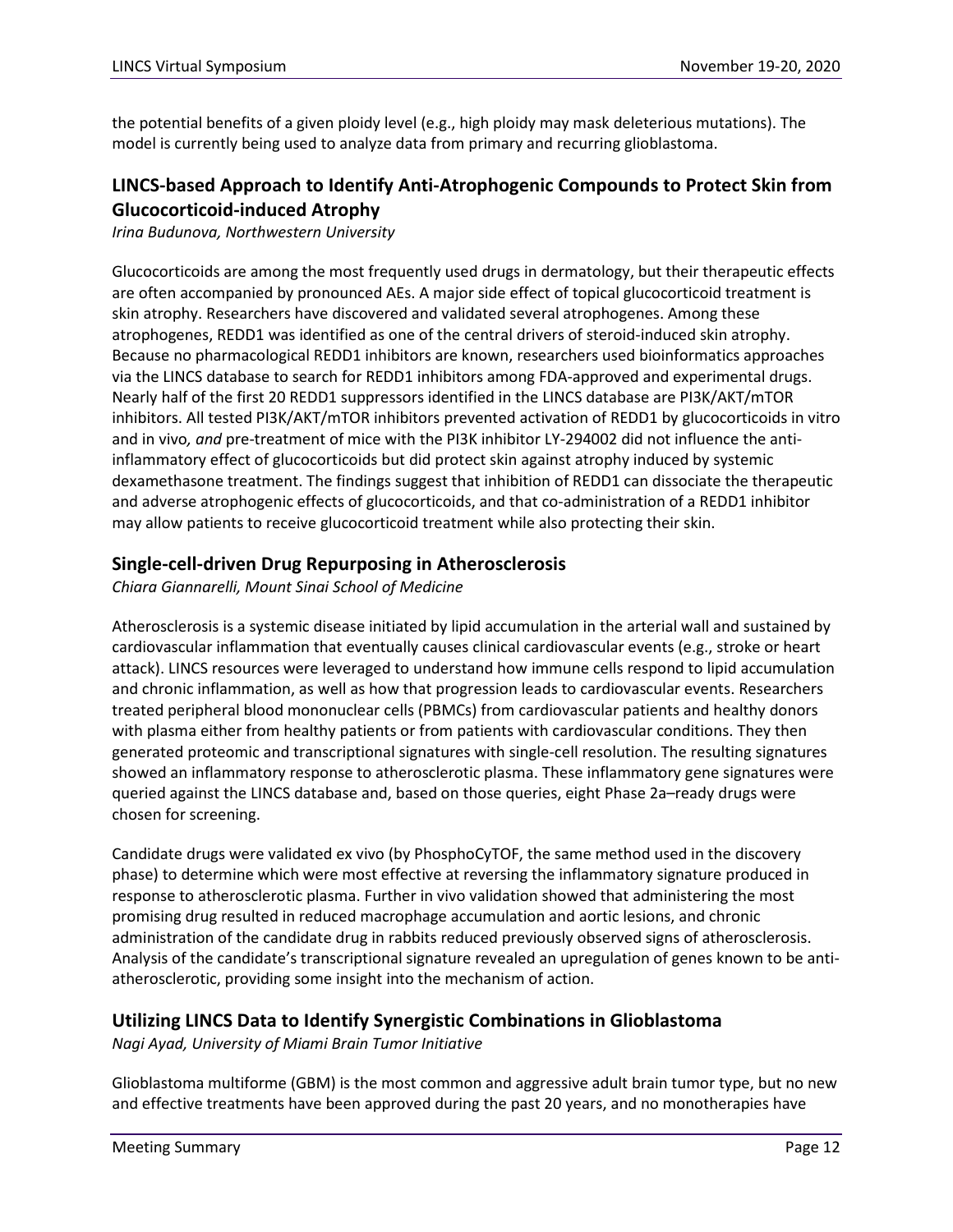ever been successful. Investigators have identified BRD4 as one potential therapeutic target. BRD4 regulates the noncoding RNA HOTAIR; because levels of HOTAIR are higher in the serum of GBM patients than they are in healthy controls, levels of HOTAIR may provide a useful biomarker for responsiveness of GBM and other cancers to epigenetic pathway inhibitors. The SynergySeq platform was developed to identify small molecule combinations with predicted synergy, and in this case, researchers used it to identify compounds that would target GBM and synergize with bromodomain inhibitors.

Researchers generated L1000 data from GBM cells treated with the JQ1 bromodomain inhibitor, and then derived transcriptional signatures, which allowed them to identify a highly selective Aurora kinase inhibitor based on its orthogonal signature to JQ1. Combination treatment with both the Aurora kinase inhibitor and JQ1 demonstrated a synergistic effect (i.e., reduced GBM tumor growth) when administered using xenograft and in vivo models. Proteomic information from GBM cells revealed that newly diagnosed and recurrent GBM tumors have distinct active kinases; this result was surprising given the transcriptomic similarities observed between the two cancers and implies that different compounds may be more or less synergistic with JQ1 in newly diagnosed versus recurrent GBM. LINCS resources are also being used to analyze proteomic and transcriptomic signatures of treated tumor samples collected from patients, in an effort to calculate the remaining disease signature and identify therapeutic agents based on their elimination of that signature, as well as to identify compounds that may restore MLH1 function (loss of which is common in recurrent GBM) and thereby renew sensitivity to the standard of care GBM treatment TMZ.

# **Session VI: Hands-on Workshop/Poster Session**

#### **LINCS Transcriptomics: Data, Tools, and Workflows**

*Daniel Clarke, Minji Jeon, and Avi Ma'ayan, Mount Sinai School of Medicine, DCIC*

#### *BioJupies*

[BioJupies](https://amp.pharm.mssm.edu/biojupies/) is an interactive RNA sequencing pipeline for researchers without advanced coding knowledge. Users can analyze their own data in the cloud environment or work with published data. The userfriendly BioJupies interface prompts users to input information about their data (e.g., metadata) and select from a series of analyses to execute a cloud-based Jupyter notebook that produces a publicationstyle report; Jupyter notebooks can also be downloaded for customization and local execution. BioJupies can only compare two groups at once (e.g., control versus perturbation), so multiple comparisons require the generation of multiple Jupyter notebooks.

#### *Appyters*

The [Appyters](https://appyters.maayanlab.cloud/#/) platform enables rapid creation of bioinformatics web-based applications from Jupyter notebooks. Each of the 40 currently available Appyters is designed to perform multiple analyses (e.g., the [Bulk RNA-seq Analysis Appyter](https://appyters.maayanlab.cloud/#/Bulk_RNA_seq) allows non-computational researchers to analyze and visualize RNAseq datasets). To run an Appyter, users must first prepare an RNA-seq dataset, which may involve specifying parameters such as normalization methods. Analysis outputs include various interactive plots (e.g., 3D UMAP, clustered heatmap). Another Appyter, th[e Drugmonizome Consensus Terms Appyter,](https://appyters.maayanlab.cloud/#/Drugmonizome_Consensus_Terms) performs drug set enrichment analysis for uploaded drug sets against a curated set of drug set libraries. The bioinformatics community can contribute Appyters based on their own Jupyter notebooks by adding annotations to the workflows that will allow users to easily work with the code even without computational experience.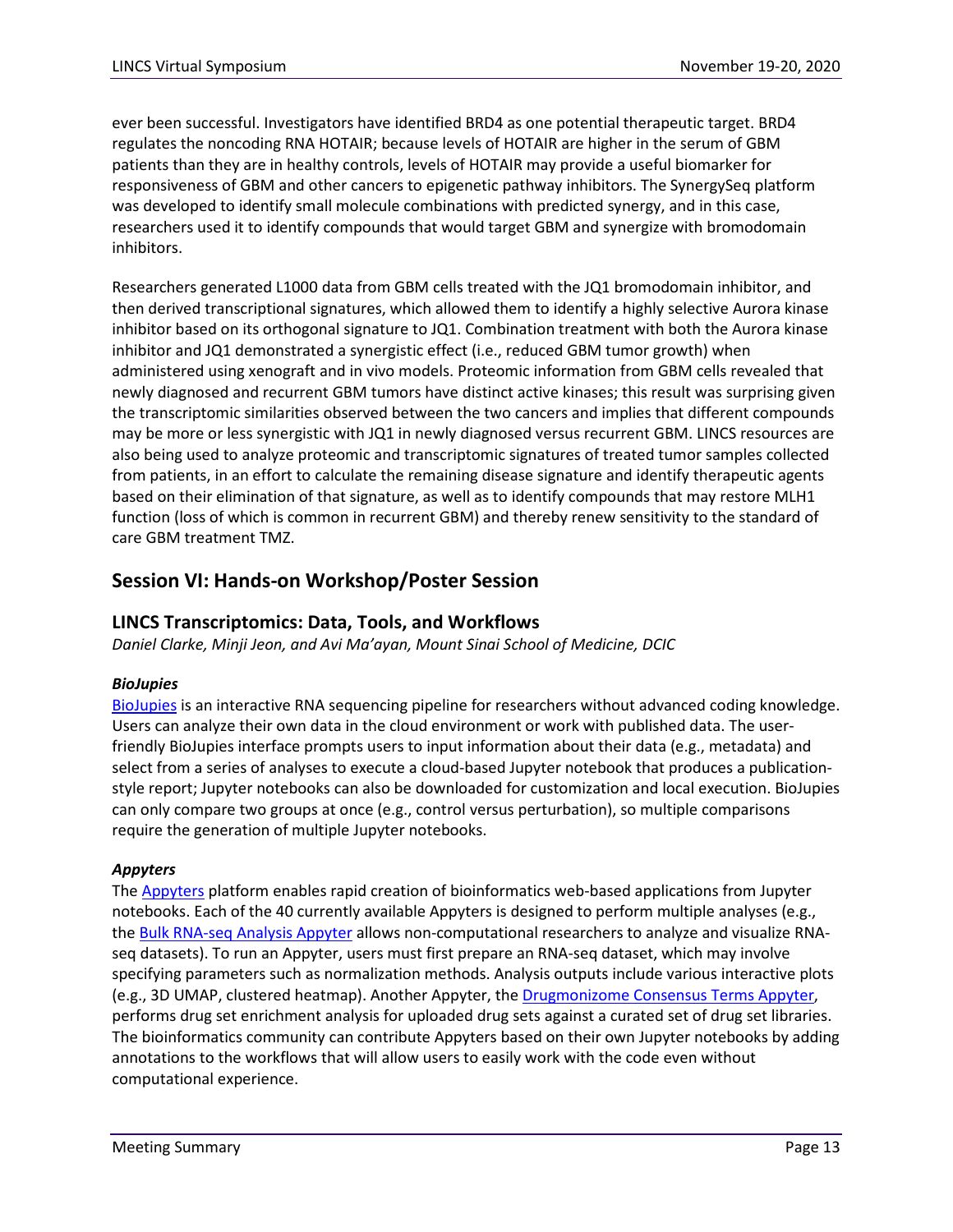#### **Use of iPSC-derived Cell Types for Perturbation Biology**

*Dhruv Sareen and Arun Sharma, Cedars Sinai, NeuroLINCS; Priyanka Narayan, NIDDK; Nicole Dubois and Mustafa Siddiq, Mount Sinai School of Medicine, DToxS*

#### *Using iPSC-derived Neurons for Assessing Drug Perturbation-induced Signatures*

Unexpanded PBMC-derived iPSCs provide a platform for assessing drug perturbation biology in relevant cells for characterization of cell type–specific signatures. Given the inherent variability of iPSC lines (due to factors such as variability in culture methods and reagents), iPSCs from two institutions—Cedars Sinai and Mount Sinai—were standardized and characterized by an independent collaborator at the National Center for Advancing Translational Sciences (NCATS). All LINCS iPSCs are derived from PBMCs to reduce the incidence of karyotype abnormalities. The LINCS iPSC common project derived neurons and cardiomyocytes from iPSCs for perturbation with FDA-approved drugs and generation of resulting transcriptional signatures by L1000 to establish relationships between short-term and long-term pathways for eight drugs known to impact these cells. Researchers sorted the connectivity results by the average across drug and vehicle-treated samples at this timepoint and observed a large degree of similarity across most samples. At 48 hours, however, distinct clusters of compounds began to produce distinct perturbations, indicating a separation of perturbation signatures that was consistent across cell lines. Researchers can use such analyses to identify distinct cell type–specific responses and unique drug perturbation signatures.

#### *Using iPSC-derived Neural Cell Types to Investigate Alzheimer's Disease Risk*

Large-scale genomic studies have identified single point mutation risk factors for AD. Because the expected effect size of these disease-promoting (rather than disease-causing) mutations is small, isogenic iPSC pairs are generated by CRISPR/Cas9 to control for the genetic background of patient donors. Using these iPSC lines, researchers can derive a range of neuronal and glial subtypes that can in turn be studied in various formats (e.g., purified culture, co-culture, organoid). High-throughput and targeted phenotyping of these lines/formats can facilitate therapeutic discovery and provide insight into the mechanisms by which these mutations influence the fundamental biology of different cell types.

#### *Use of iPSC-derived Cardiovascular Cell Types for Perturbation Biology*

DToxS derived highly enriched cultures of ventricular cardiomyocytes from hiPSCs on a large scale. To generate these cells in large numbers from different hiPSC lines with high purity, several challenges had to be addressed. First, to produce sufficient numbers of cardiomyocytes for perturbation experimentsapproximately 60-80 million per experiment from the same differentiation to minimize batch effects— DToxS scaled its manpower and formed teams to maintain a labor-intensive, established suspension protocol. Second, DToxS optimized its purification strategies to ensure consistent purity and reduce lineto-line variability. Although fluorescence-activated cell sorting (FACS) is the most effective way to achieve high-purity cultures, it is too costly to be feasible on this scale. Instead, DToxS used metabolic selection with lactate to generate enriched cardiomyocyte cultures regardless of original differentiation efficiency with a cutoff of 95 percent purity. Third, a protocol to modulate PPAR signaling was described to enhance the maturity of hiPSC-derived cardiomyocytes by inducing more mature metabolic activity.

#### *Human iPSC-Cardiomyocytes Are Susceptible to SARS-CoV-2 Infection*

Because human cardiac tissue samples are difficult to obtain, DToxS used hiPSC-derived cardiomyocytes to investigate the course of SARS-CoV-2 infection in cardiac tissue. DToxS used an image-based analysis to demonstrate that SARS-CoV-2 infects cardiomyocytes directly and induces apoptosis. Treatment with an ACE-2 antibody reduced overall Spike protein expression, suggesting that SARS-CoV-2 infects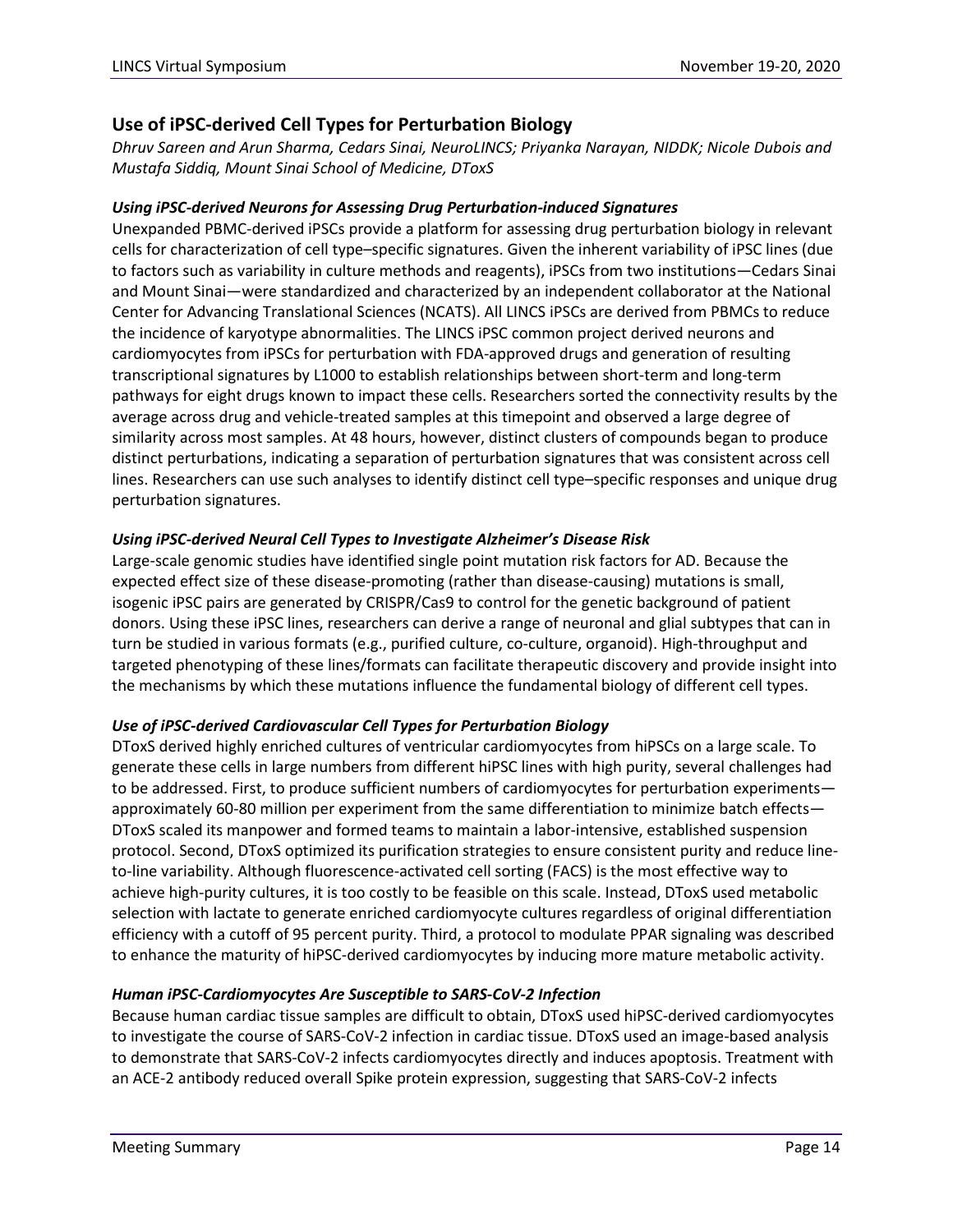cardiomyocytes via an ACE-2-dependent mechanism. Transcriptomic data confirmed that SARS-CoV-2 actively infected cardiomyocytes and upregulated pathways involved in innate immune response.

#### *Pathophysiology of Cardiomyocyte Infection by SARS-CoV-2*

The Mount Sinai Data Warehouse (MSDW) is a resource for researchers to access anonymized COVID-19 patient information. It includes data on patients without prior history of cardiac disease who develop cardiac dysfunction after SARS-CoV-2 infection. Researchers categorized patients based on levels of Troponin I, which are indicative of cardiac damage when elevated. Nearly half of patients who developed reduced left ventricular ejection fraction demonstrated elevated troponin levels. Infected hiPSC-derived cardiomyocytes showed disrupted expression of Troponin I that was exacerbated by addition of interleukins. Interleukins were found to enlarge cardiomyocytes, and the combination of interleukins with SARS-CoV-2 infection resulted in greater troponin release (as measured by ELISA) and more attenuated beating; interleukins appeared to have no impact on the infectivity of SARS-CoV-2.

#### **Accessing and Integrating LINCS Data with iLINCS and LDP**

*Vasileois Stathias and Amar Koleti, University of Miami, and Mario Medvedović, University of Cincinnati* 

#### *LINCS Portal Capabilities and Resources*

LINCS launched the first iteration of the [LINCS Portal,](http://lincsportal.ccs.miami.edu/signatures/home) which aimed to store data for download by the broader research community, in 2016. Then, in 2019, it launched Portal 2.0, which allowed users to better filter LINCS data and more quickly identify molecular signatures of interest for further analyses. Portal 2.0's main feature is a search bar, which has three tabs: (1) Metadata Search, (2) Signature Search, and (3) Chemical Structure Search. The Metadata Search queries across all perturbations, model system, and signatures in LINCS datasets. The Signature Search allows users to input specific genes (as well as whether they are upregulated or downregulated in a preferred signature) and to identify LINCs datasets (characterized by assays, perturbagens, and model systems used) that contain the queried genetic signature. The Chemical Structure Search allows users to query using simplified molecular-input line-entry system (SMILES) images and identify signatures that either involve the input structure or are similar to that structure. After identifying signatures or perturbagen datasets of interest, users can download data either directly from the Portal or through an API (provided on the [LINCS Swagger page\)](http://lincsportal.ccs.miami.edu/sigc-api/swagger-ui.html). LINCS data are also hosted within Google's public BigQuery datasets. LINCS BigQuery datasets include the same metadata, reagent descriptions, and signature IDs available on the LINCS Portal; however, BigQuery hosts only normalized and processed LINCS data, not raw data. Users can access the LINCS BigQuery datasets by searching through the Google BigQuery website or by selecting the BigQuery tab on the LINCS Portal (which also includes multiple walkthrough scenarios that can be launched directly from the Portal into BigQuery).

#### *iLINCS*

[iLINCS](http://www.ilincs.org/ilincs/) is an integrative database that allows users to analyze both LINCS- and non-LINCS-generated omics and perturbation signatures. Using iLINCS, users can search for signatures specific to a pharmacological action, mechanism of action, or genetic or proteomic target. Users can also search available datasets for specific signatures of interest. Once a user finds a signature of interest, iLINCS will provide information on all corresponding signatures and present both external tools (e.g., Enrichr) and iLINCS-based applications (e.g., GREIN) that can be used to further analyze and visualize the selected data. Users can click the iLINCS Help menu to review use cases and workflows, which can be used as guidelines and tutorials on how to use iLINCS to analyze various data types.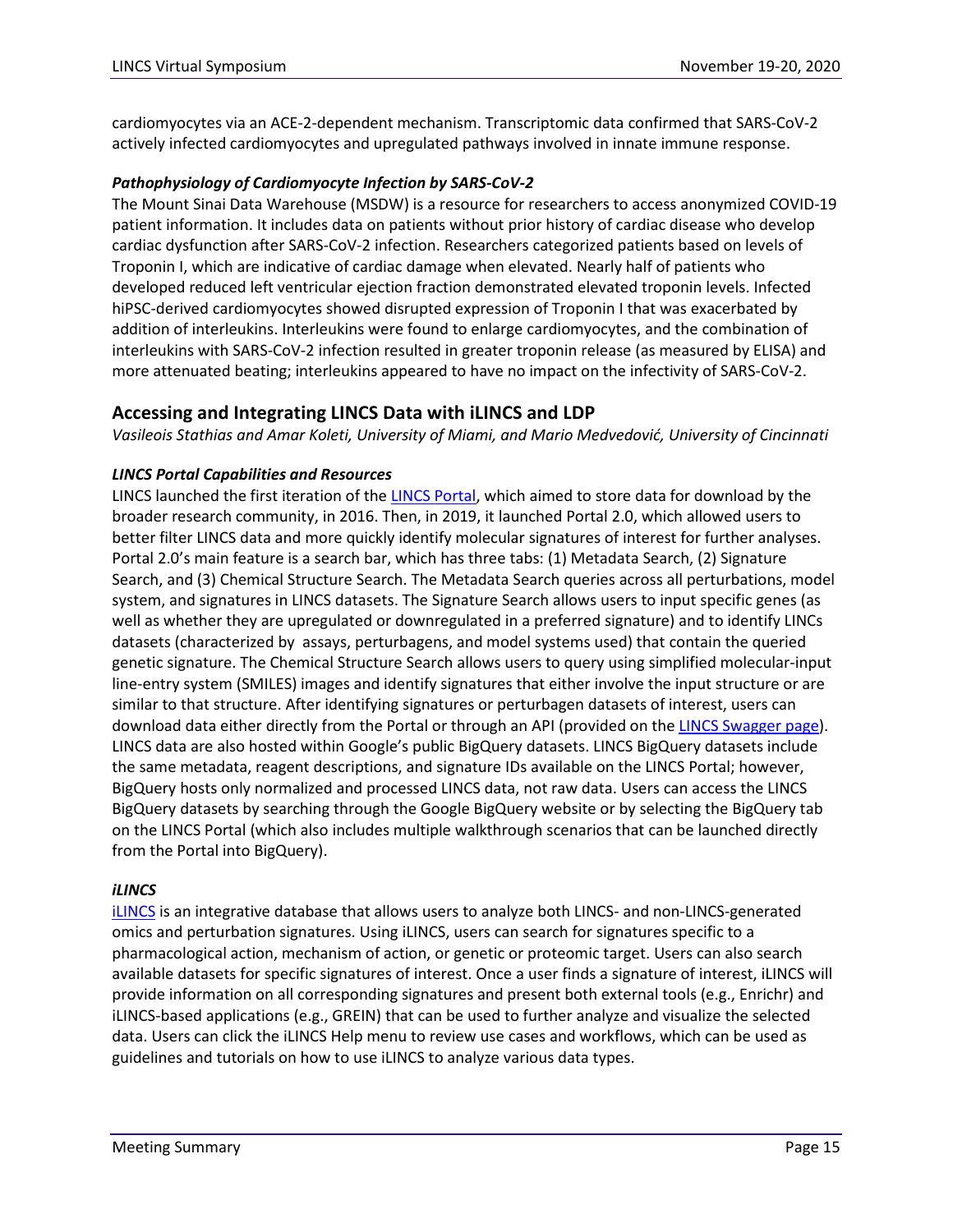#### **LINCS Proteomics Analysis with piNET**

*Jarek Meller and Behrouz Shamsaei, University of Cincinnati* 

The [piNET](http://www.pinet-server.org/pinet/peptideToProtein) platform facilitates integrated analysis and visualization of LINCS proteomics data via three main workflows: Peptides2Proteins, PTMs2Modifiers, and Proteins2Pathways. Each workflow identifies piNET data that matches a user's input query, whether it be related to peptide, PTM, or protein signatures., Users can then filter the generated correlation maps according to their interests, and then download high-resolution images of the filtered maps for publication. Dr. Shamsaei summarized the input and output data involved in each workflow, shown below:

- The Peptides2Proteins workflow uses inputted peptides and PTMs to identify connected proteomic signatures.
- The PTM2Modifiers workflow uses PTM signatures to identify correlated enzymatic signatures (which can be analyzed in the future via tools such as PhosphoSitePlus).
- The Protein2Pathways workflow maps protein-level signatures onto associated pathways or perturbation networks to identify significant connections.

Users can initiate piNET analyses with LINCS data on the LINCS Portal or on piNET directly. Descriptions and guidelines detailing how to use piNET can be found within the Help menu; additional information can be found in the original *Nucleic Acids Research* publication on piNET[.1](#page-18-0)

<span id="page-18-0"></span><sup>1</sup> Behrouz Shamsaei, Szymon Chojnacki, Marcin Pilarczyk, Mehdi Najafabadi, Wen Niu, Chuming Chen, Karen Ross, Andrea Matlock, Jeremy Muhlich, Somchai Chutipongtanate, Jie Zheng, John Turner, Dušica Vidović, Jake Jaffe, Michael MacCoss, Cathy Wu, Ajay Pillai, Avi Ma'ayan, Stephan Schürer, Michal Kouril, Mario Medvedovic, Jarek Meller, piNET: a versatile web platform for downstream analysis and visualization of proteomics data, Nucleic Acids Research, Volume 48, Issue W1, 02 July 2020, Pages W85–W93, https://doi.org/10.1093/nar/gkaa436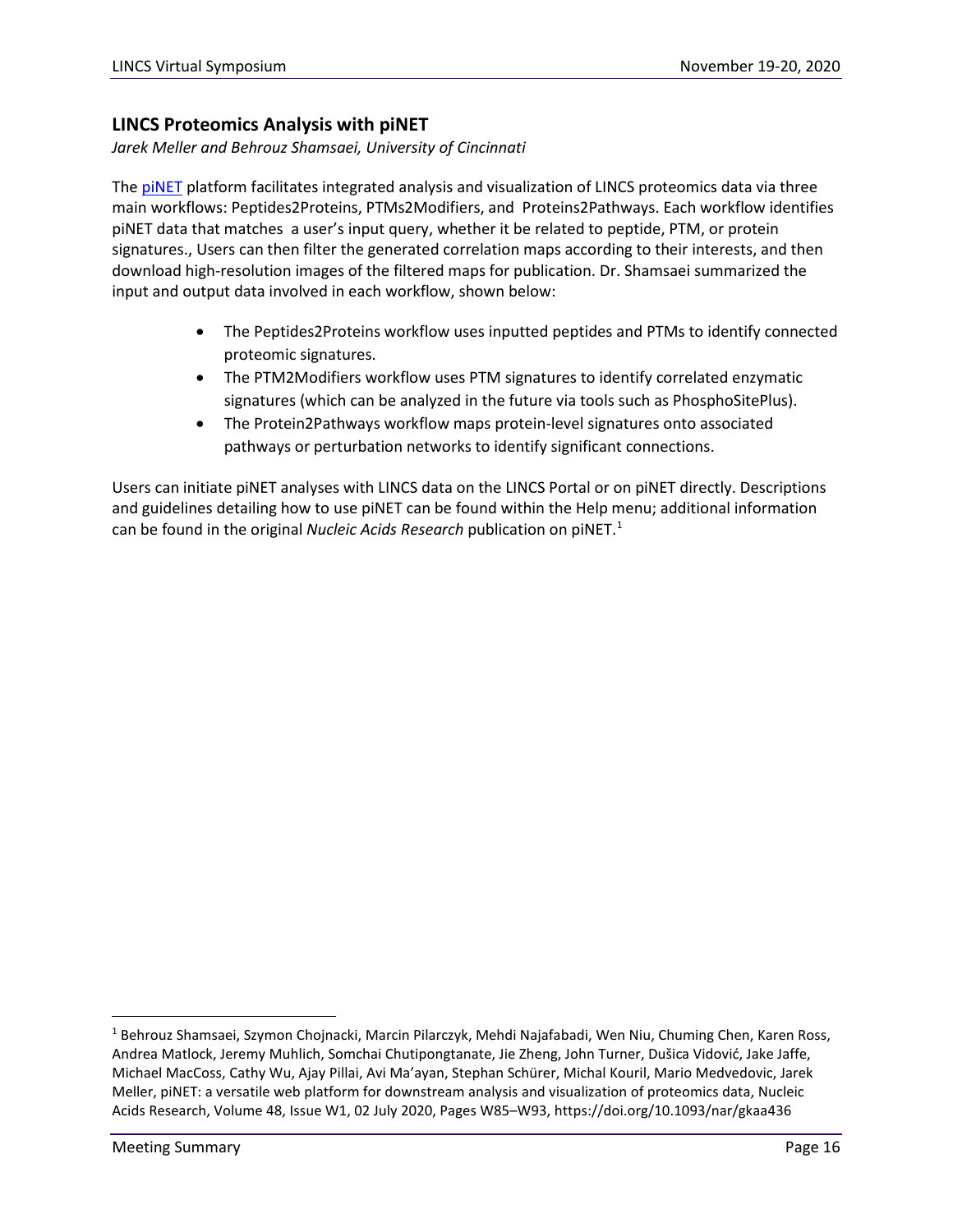# **Appendix A: Agenda**

# **Day 1: November 19, 2020**

| $11:00 - 11:10$ am   | <b>Welcome and Introduction</b><br>Ajay Pillai and Albert Lee (NIH)                                                                                                                                                                                                                                                                                                                                              |
|----------------------|------------------------------------------------------------------------------------------------------------------------------------------------------------------------------------------------------------------------------------------------------------------------------------------------------------------------------------------------------------------------------------------------------------------|
| 11:10 am $-$ 2:00 pm | Session I: Undertaking Large-Scale Perturbation Studies: New Biology and Lessons<br>Moderator: Steve Finkbeiner (University of California, San Francisco)                                                                                                                                                                                                                                                        |
|                      | <b>Speakers:</b>                                                                                                                                                                                                                                                                                                                                                                                                 |
|                      | Peter Sorger (Harvard Medical School, HMS LINCS)<br>٠<br>Ravi Iyengar (Mt. Sinai School of Medicine, DToxS)<br>$\bullet$<br>Laura Heiser (Oregon Health & Science University, MEP-LINCS)<br>٠<br><b>Todd Golub (Broad Transcriptomics)</b><br>$\bullet$<br>Clive Svendsen (Cedars Sinai, NeuroLINCS)<br>$\bullet$<br>Maeve Bonner (MIT/Broad Proteomics)<br>٠<br>Dušica Vidović and Mario Medvedović (DCIC)<br>٠ |
| $2:00 - 2:30$ pm     | <b>BREAK</b>                                                                                                                                                                                                                                                                                                                                                                                                     |
| $2:30 - 4:10$ pm     | Session II: Impact of LINCS on the Community: Short Community Vignettes<br>Moderator: Mario Medvedović (University of Cincinnati, DCIC)                                                                                                                                                                                                                                                                          |
|                      | Speakers:                                                                                                                                                                                                                                                                                                                                                                                                        |
|                      | Rebecca Racz (FDA)<br>$\bullet$<br>Oscar Méndez-Lucio (The Janssen Pharmaceutical Companies of Johnson &<br>٠<br>Johnson)<br>Dayne Mayfield (University of Texas at Austin)<br>٠<br>Sikander Hayat (Bayer Pharmaceuticals)<br>٠                                                                                                                                                                                  |
| $4:10 - 4:25$ pm     | <b>BREAK</b>                                                                                                                                                                                                                                                                                                                                                                                                     |
| $4:25 - 5:30$ pm     | Session III: Hands-On Workshop/Poster Session (Parallel Sessions)                                                                                                                                                                                                                                                                                                                                                |
|                      | <b>Workshop Presenters:</b>                                                                                                                                                                                                                                                                                                                                                                                      |
|                      | Rajiv Narayan, Ted Natali, Anup Jonchhe, and Jacob Asiedu (Broad Transcriptomics)<br>$\bullet$<br>Andrea Matlock (Cedars Sinai NeuroLINCS) and Mike MacCoss (University of<br>Washington, Broad Proteomics)<br>Caitlin Mills (Harvard Medical School, HMS LINCS)<br>Laura Heiser, Sean Gross, and Mark Dane (Oregon Health & Science University,<br>MEP-LINCS)                                                   |
|                      | <b>Poster Presenters:</b>                                                                                                                                                                                                                                                                                                                                                                                        |
|                      | Jens Hansen (Mt. Sinai School of Medicine, DToxS)<br>Chiara Victor (Harvard Medical School, HMS LINCS)<br>Mirra Chung (Harvard Medical School, HMS LINCS)<br>Luke Terne (Oregon Health & Science University, MEP-LINCS)<br>٠                                                                                                                                                                                     |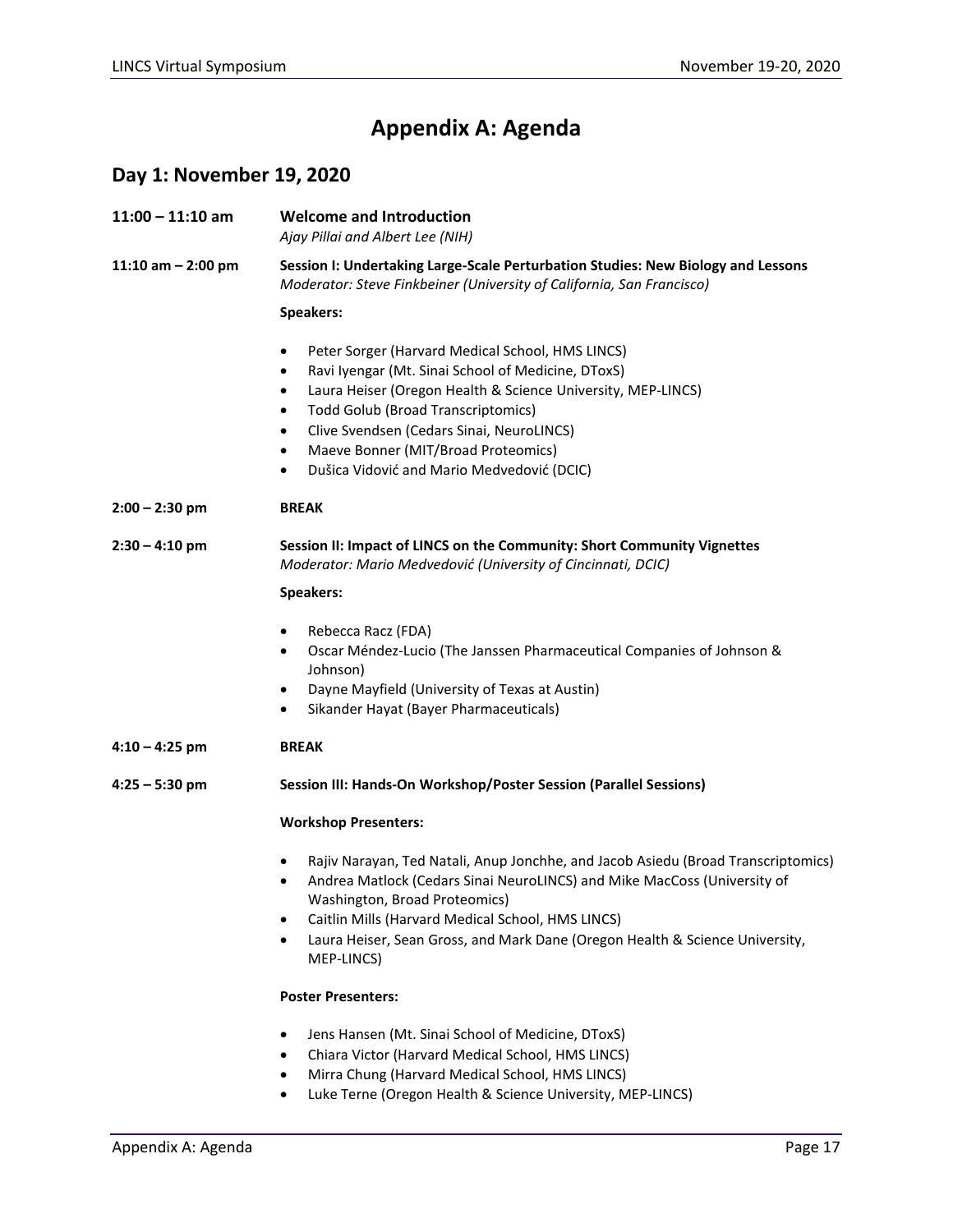- Ian McLean (Oregon Health & Science University, MEP-LINCS)
- Daniel Clarke (Mt. Sinai School of Medicine, DCIC)
- Amar Koleti (University of Miami, DCIC)
- Tanya Kelley (University of Miami, DCIC)
- Jim Reigel (University of Cincinnati College of Medicine, DCIC)
- Yan Ren (University of Cincinnati College of Medicine, DCIC)
- Andrea Blasco (Broad Transcriptomics)
- Johnny Li (NeuroLINCS)
- Julie Kaye (NeuroLINCS)

#### **Day 2: November 20, 2020**

**11:00 – 11:10 am Day 2 Introduction** *Ajay Pillai and Albert Lee (NIH)* **11:10 am – 2:00 pm Session IV: Integrative Data Analysis within Perturbational Studies** *Moderator: Eric Sobie (Mt. Sinai School of Medicine, DToxS)* **Speakers:** • Aravind Subramanian (Broad Transcriptomics) • Christoph Schaniel and Nicole Dubois (Mt. Sinai School of Medicine, DToxS) • Jim Korkola (Oregon Health & Science University, MEP-LINCS) • Leslie Thompson (University of California, Irvine, NeuroLINCS) • Caitlin Mills (Harvard Medical School, HMS LINCS) • Karen Christianson (Broad Proteomics) • Avi Ma'ayan (Mt. Sinai School of Medicine, DCIC) **2:00 – 2:30 pm BREAK 2:30 – 4:30 pm Session V: Impact of LINCS on the Community: Short Community Vignettes** *Moderator: Kathleen Jagodnik (Mt. Sinai School of Medicine, DCIC)* **Speakers:** • Marc Hafner (Genentech) • Noemi Andor (Moffitt Cancer Center) • Irina Budunova (Northwestern University) • Chiara Giannarelli (Mt. Sinai School of Medicine) • Nagi Ayad (University of Miami Brain Tumor Initiative) **4:30 – 5:30 pm Session VI: Hands-On Workshop/Poster Session (Parallel Sessions) Workshop Presenters:** • Daniel Clarke, Minji Jeon, and Avi Ma'ayan (Mt. Sinai School of Medicine, DCIC) • Dhruv Sareen (Cedars Sinai, NeuroLINCS), Arun Sharma (Cedars Sinai, NeuroLINCS), Priyanka Narayan (NIDDK), Nicole Dubois (Mt. Sinai School of Medicine, DToxS), and Mustafa Siddiq (Mt. Sinai School of Medicine (DToxS) • Vasileios Stathias (University of Miami), Amar Koleti (University of Miami), and Mario Medvedović (University of Cincinnati, DCIC) • Jarek Meller and Behrouz Shamsaei (University of Cincinnati, DCIC)